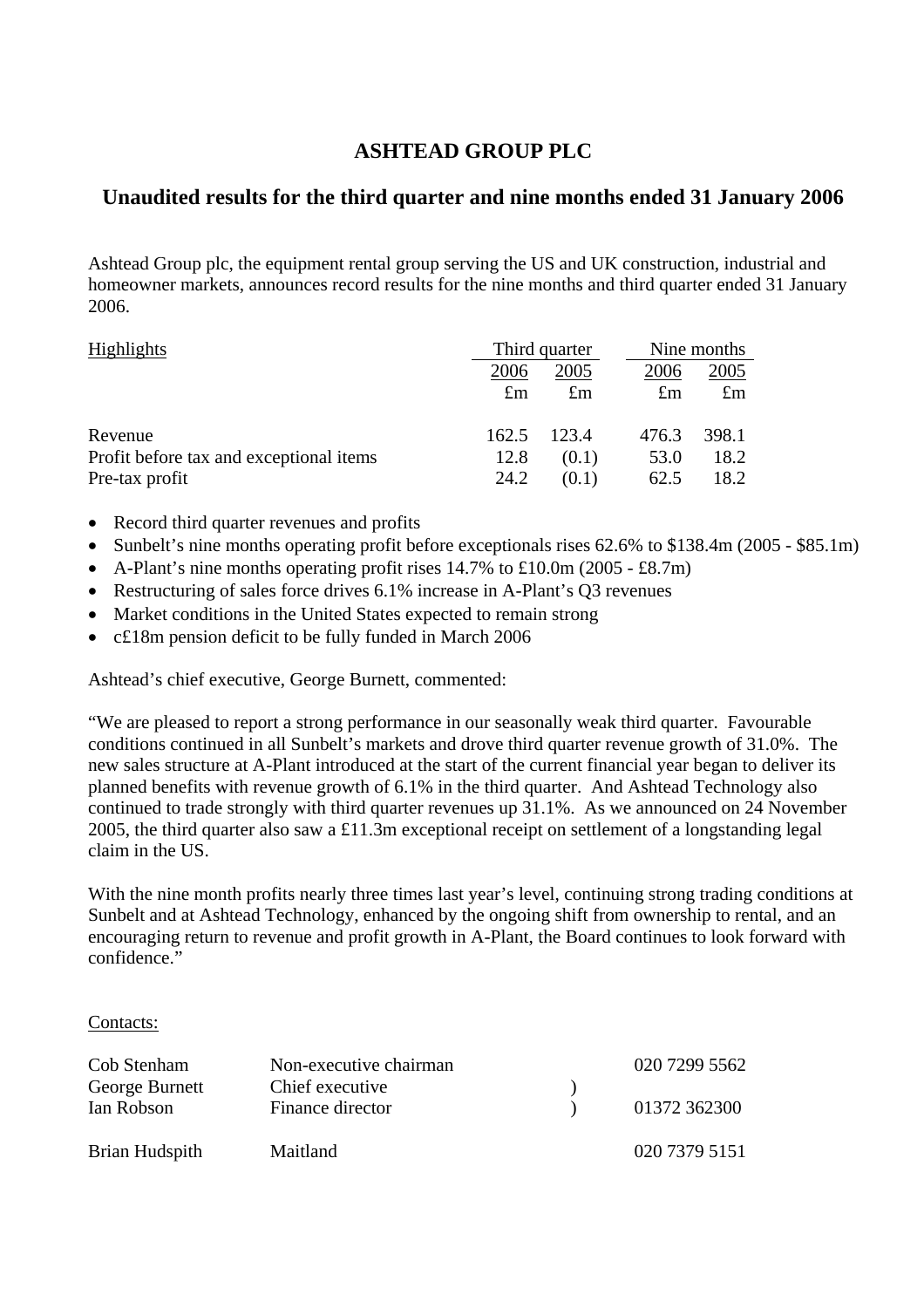# **PRESS RELEASE**

## **Overview**

The Group achieved a record nine month performance. Revenue increased by 19.6% to £476.3m. The nine month profit before tax and exceptional items of £53.0m was almost three times last year's £18.2m. After a net exceptional credit of £9.5m, the nine month pre-tax profit was £62.5m. Basic earnings per share were 8.8p before and 10.3p after exceptional items compared to 2.5p a year ago. On a cash tax basis, earnings per share before exceptional items were 13.9p (2005 – 5.4p).

The Group now reports its results under international financial reporting standards (IFRS) and comparatives have been restated accordingly. Full details of the migration to IFRS are included in the separate statement published on 20 September 2005 and available on the Company's website at [www.ashtead-group.com](http://www.ashtead-group.com/).

### Review of nine month trading performance

|                                  | Revenue |              | EBITDA* |               | Profit*     |              |
|----------------------------------|---------|--------------|---------|---------------|-------------|--------------|
|                                  | 2006    | 2005         | 2006    | 2005          | 2006        | 2005         |
| Sunbelt in \$m                   | 616.0   | <u>501.6</u> | 236.1   | <u> 171.8</u> | 138.4       | 85.1         |
| Sunbelt in £m                    | 345.6   | 271.6        | 132.5   | 93.0          | 77.7        | 46.1         |
| A-Plant                          | 118.9   | 117.6        | 37.2    | 37.1          | 10.0        | 8.7          |
| <b>Ashtead Technology</b>        | 11.8    | 8.9          | 5.7     | 4.4           | 2.9         | 2.1          |
| Group central costs              |         |              | (5.1)   | (4.8)         | (5.2)       | (4.8)        |
|                                  | 476.3   | <u>398.1</u> | 170.3   | 129.7         | 85.4        | 52.1         |
| Interest                         |         |              |         |               | (32.4)      | (33.9)       |
| Profit before tax & exceptionals |         |              |         |               | <u>53.0</u> | <u> 18.2</u> |

\* in 2006 before exceptional items

Reflecting the Group's operational gearing, the 19.6% revenue increase resulted in a 31.3% increase in EBITDA before exceptional items to £170.3m and an increase of 63.9% in operating profit before exceptional items to £85.4m. Measured at constant exchange rates, to eliminate the translation effect of the strengthening US dollar, revenue grew 16.7%, EBITDA before exceptional items grew 27.9%, operating profit before exceptional items grew 58.7% and profit before tax and exceptional items grew 175%. These improvements were reflected in the Group's margins. EBITDA margins grew from 32.6% to 35.8% and operating margins rose from 13.1% to 17.9%.

### *Sunbelt*

In the nine months to 31 January 2006 revenue grew 22.8% to \$616.0m. This was achieved through increased investment in the rental fleet which was on average 10% larger than a year ago and by significant increases in rental rates which were increased approximately 12% in strong market conditions. Average utilisation remained high at 71% compared to 70% in the prior year. Revenue growth was broadly based with all regions and all major product areas trading ahead of last year. As we reported in December, last summer's hurricanes are estimated to have added around 2% to revenues. In a strong trading environment where US non-residential construction rose 6.4% in the 12 months to end January, according to figures published by the US Department of Commerce, Sunbelt continued to take market share. Sunbelt's operating profit before exceptional items was up 62.6% to \$138.4m, representing a margin of 22.5% (2005 – 17.0%).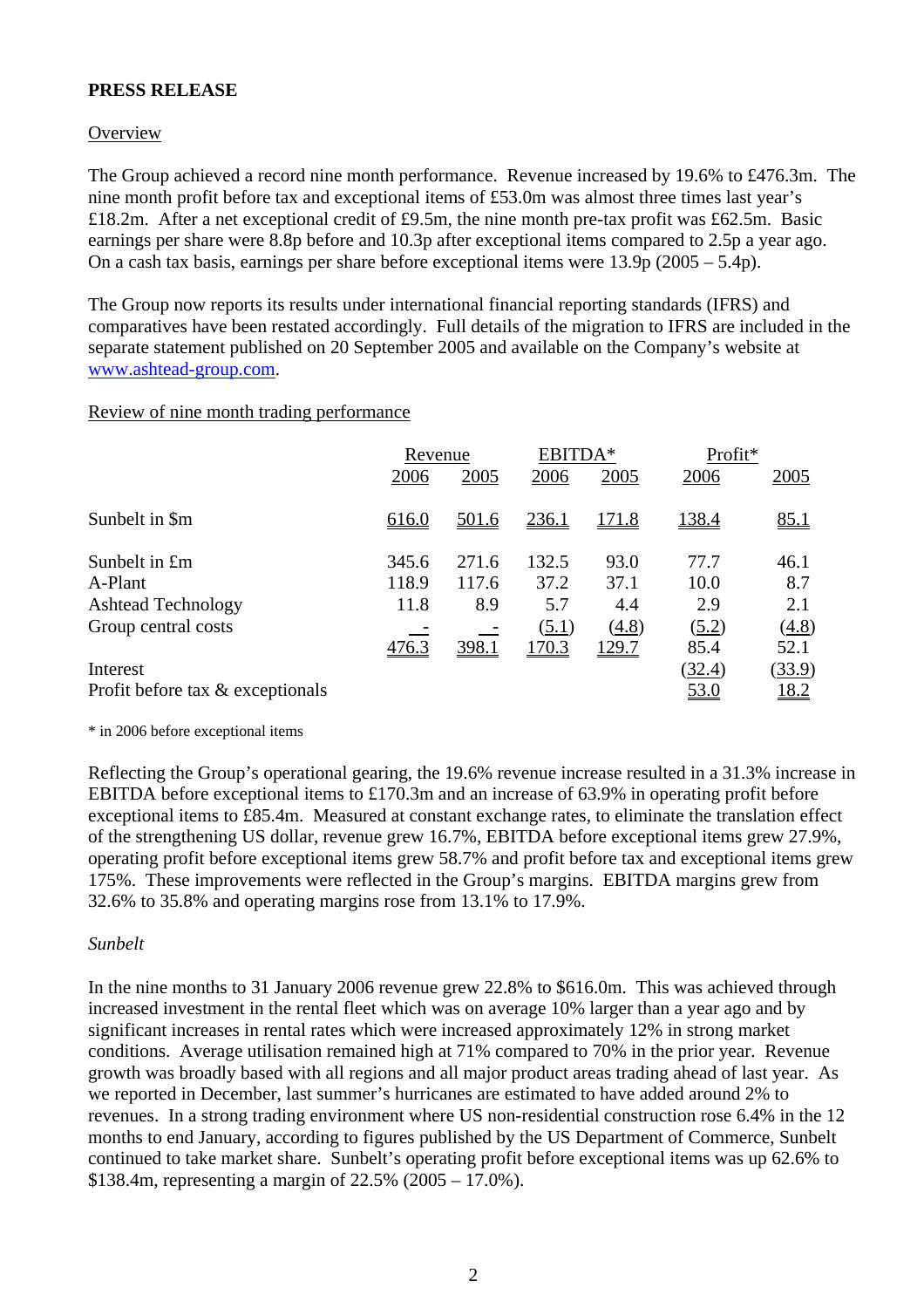Sunbelt invested \$195.6m in the nine months to maintain the quality of its rental fleet and reduce its age as well as for growth. This included the opening of five new greenfield stores. A further sixteen new general equipment rental stores have been acquired this year for a consideration of approximately \$100m. In August Sunbelt disposed of 12 west coast specialist scaffold locations for \$24.3m generating an exceptional disposal profit of \$6.0m (£3.4m). The new stores continue Sunbelt's strategy of clustering stores in major metropolitan markets. Additional infill acquisition opportunities are under consideration but Sunbelt also continues to pursue organic growth. 18.9% of the total nine month revenue growth of 22.8% was delivered by stores open throughout both periods.

In the third quarter, which benefited from milder than usual weather conditions, Sunbelt delivered revenue growth of 31.0% and growth in operating profit before exceptional items of 87.5%.

### *A-Plant*

The restructuring of A-Plant's sales force undertaken in the first half contributed to a strong third quarter performance with revenues increasing by 6.1%. Third quarter operating profits were £1.1m compared to last year's £0.1m. As a result A-Plant's nine months revenue was £118.9m compared to £117.6m last year. Rental rates, average fleet size and utilisation for the nine months were all at similar levels to those of last year.

A-Plant's sales operations are now structured to serve the differing requirements of national, regional and local customers in a more focused way. Senior sales management resources have been increased as has the size of the sales force to ensure that A-Plant can address the needs of a UK construction market which continues to show solid growth. The emphasis placed by customers on Health & Safety continues to increase and is driving increased outsourcing activity coupled with a need for the rental equipment provider to be able to monitor and measure its performance across a range of key performance indicators. These trends are benefiting A-Plant which, with its national presence and sophisticated IT systems, is one of only a few national providers able to meet customers' needs. Revenues from its largest customers continue to grow and represented 40% of the total in the period.

Careful management of operating expenses continued. These increased by 1.4% reflecting principally the full year impact of cost reduction measures taken last year. As a result A-Plant's nine months operating profit grew 14.7% to £10.0m (2005 - £8.7m), representing a margin of 8.4% (2005 - 7.4%).

# *Ashtead Technology*

Ashtead Technology's performance continued recent trends with nine month revenue up 32.6% to £11.8m (2005 - £8.9m) and operating profit up  $40.5\%$  to £2.9m (2005 - £2.1m). This reflects increased investment by the oil majors which is delivering higher offshore exploration and construction activity as well as continued growth in Ashtead Technology's on-shore environmental business. We also invested in the third quarter in enlarging the US sales force and opened a new environmental rental location in Chicago in November. The positive market trends are expected to continue.

# Exceptional items

In addition to the trading results discussed above, operating profit as reported in the consolidated income statement includes £14.3m of net exceptional profits. These comprise the £11.3m received when Sunbelt settled its litigation with Head & Engquist, a £3.4m profit on disposal of Sunbelt's 12 scaffold stores on the US west coast and in Texas less £0.4m of post acquisition integration costs. The £4.8m net cost of last summer's capital reorganisation, mainly relating to the 12% premium payable on the £42m of sterling senior secured notes redeemed early out of the proceeds of the equity placing, is also included as an exceptional item within finance costs.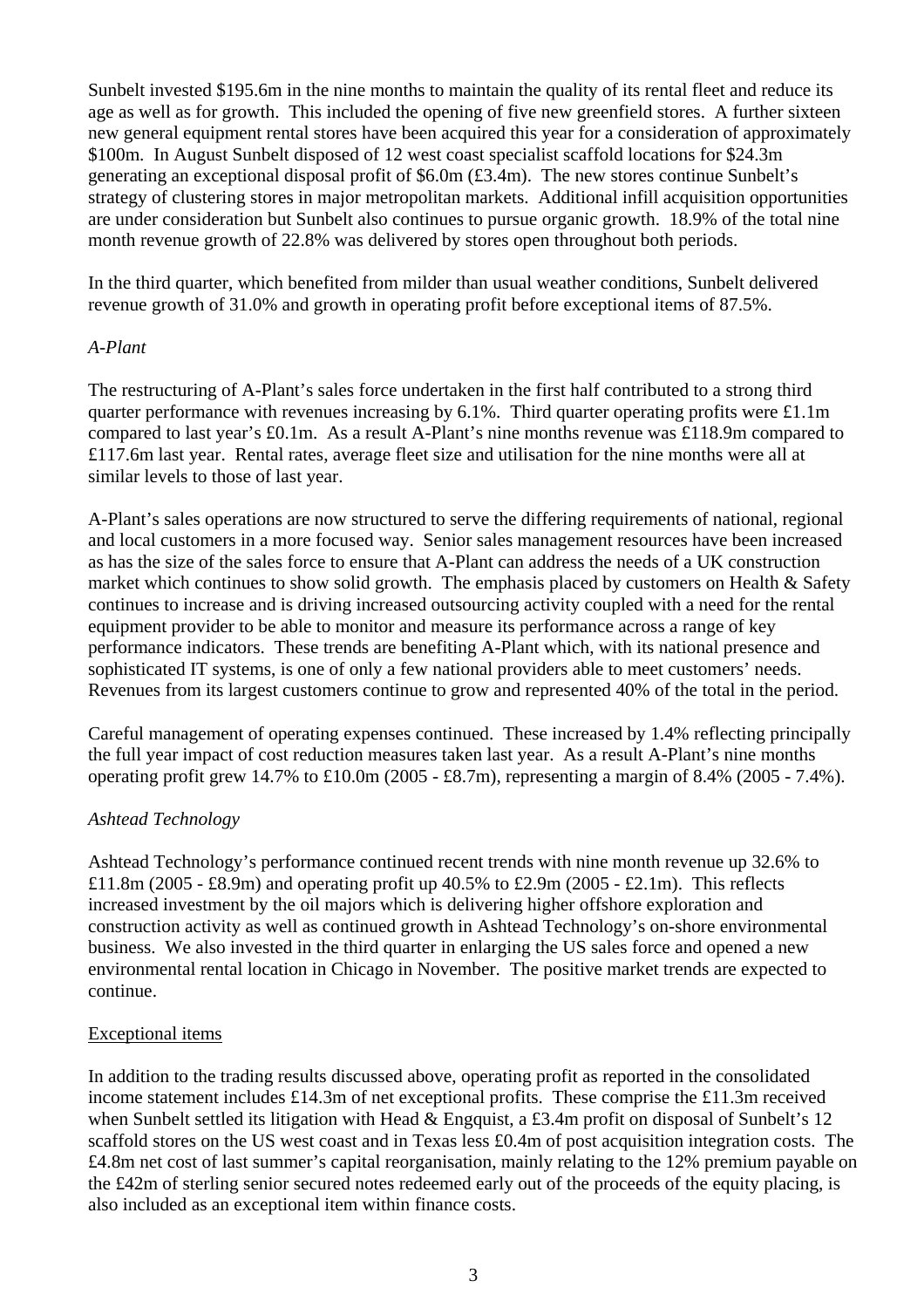# Taxation

Overall for the nine months the effective accounting tax rate on the profit before exceptional items was unchanged since the half year at 38%. The cash tax rate remains low at 2%. Although the Group's cash tax rate is likely to remain well below the accounting rate, the recent increases in Sunbelt's profitability together with the H&E litigation receipt make it likely that the cash tax rate will rise into double digits in 2006/7.

# Pensions

The Board has determined to fully fund the UK pension plan deficit on an ongoing actuarial basis before the end of the year. This will involve payment of approximately £18m to the plan with the exact amount depending on the plan actuary's final recommendation which is expected shortly. Payment of this amount, the majority of which will be funded from the H&E litigation receipt, will have no significant effect on the Group's income statement but will reduce future payments to the plan.

### Capital expenditure and net debt

Capital expenditure in the nine months was £173.0m of which £158.5m was invested in the rental fleet (2005 - £92.1m in total) with the increased expenditure mainly directed towards expanding Sunbelt's rate of growth. £62.1m of the fleet expenditure was for growth with the remainder spent to replace existing equipment. Disposal proceeds were £35.9m (2005 - £25.2m) generating a profit on disposal of £5.5m (2005 - £3.6m).

As indicated in December gross capital expenditure for the current financial year is expected to be approximately £220m. After anticipated disposal proceeds of approximately £55m (including those earned from the scaffold sale which have been reinvested in general equipment), net capital expenditure is anticipated to be approximately £165m. Approximately £110m of the £220m gross expenditure will be for growth. To take advantage of the continuing strong markets, particularly in the US, we anticipate that capital expenditure for the year to 30 April 2007 will be approximately £250m.

Net debt at 31 January 2006 was £497.4m, an increase of £15.1m since 30 April 2005 but largely unchanged since 31 January 2005. At constant exchange rates the increase since year end was only £2.2m with debt lowered by £11.3m in the past year. Availability under the asset based loan facility was \$292m at 31 January 2006 (\$157m at 30 April 2005).

In November we finalised an amendment to our asset based senior credit facility which increased the amount of the facility, extended its maturity and reduced its cost. Based on the results announced today, the Group has now reduced its leverage to the level at which the lowest interest rate available under the amended facility applies and accordingly interest on revolver borrowings under the facility will now be at the rate of LIBOR plus 150bp.

### Current trading and outlook

With the nine month profits nearly three times last year's level, continuing strong trading conditions at Sunbelt and at Ashtead Technology enhanced by the ongoing shift from ownership to rental and an encouraging return to revenue and profit growth in A-Plant, the Board continues to look forward with confidence.

- o0o -

There will be a conference call for equity analysts at 10.00am today and a further conference call for bondholders this afternoon at 3.00pm. For further details please contact Emma Burdett at Maitland on 020 7379 5151 or the Company at 01372 362300. A simultaneous webcast of the equity analysts' presentation will be available via the Company's website at [www.ashtead-group.com](http://www.ashtead-group.com/) and there will also be a recorded playback available from shortly after the call finishes.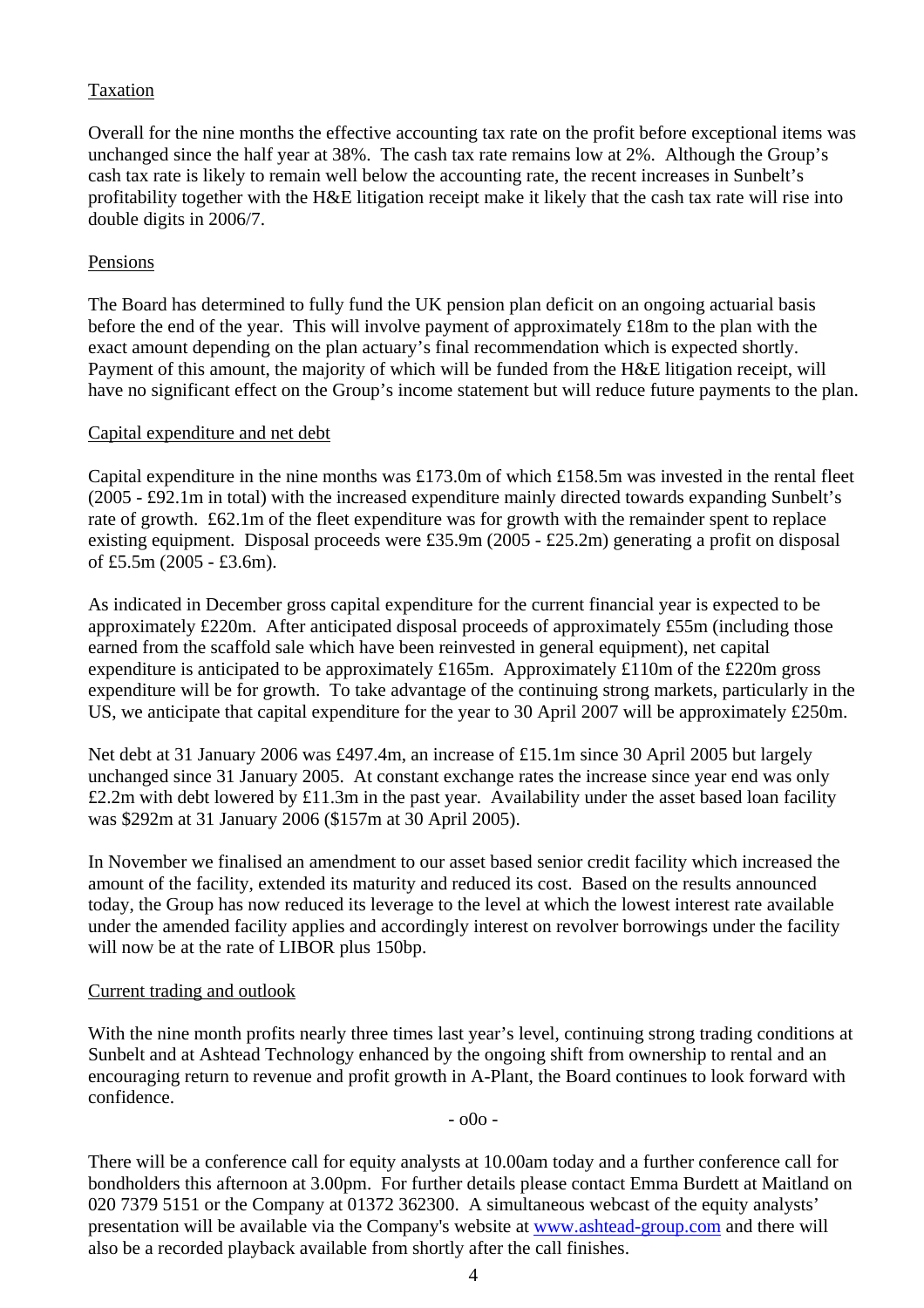# **CONSOLIDATED INCOME STATEMENT**

|                                      | Unaudited        |                      | Unaudited           |             | Audited     |
|--------------------------------------|------------------|----------------------|---------------------|-------------|-------------|
|                                      | Three months to  |                      | Nine months to      |             | Year to     |
|                                      | 31 January       |                      | 31 January          |             | 30 April    |
|                                      | 2006             | 2005                 | 2006                | 2005        | 2005        |
|                                      | $\pounds$ m      | $\pounds$ m          | $\pounds$ m         | $\pounds$ m | $\pounds$ m |
| <b>Revenue</b>                       | 162.5            | 123.4                | 476.3               | 398.1       | 523.7       |
| Staff costs                          | (52.3)           | (44.0)               | (148.4)             | (130.8)     | (172.9)     |
| Other operating costs (net)          | (44.9)           | (42.8)               | (143.3)             | (137.6)     | (181.3)     |
| <b>EBITDA*</b>                       | 65.3             | 36.6                 | 184.6               | 129.7       | 169.5       |
| Depreciation                         | (29.8)           | (25.7)               | (84.9)              | (77.6)      | (102.4)     |
| <b>Operating profit</b>              | 35.5             | 10.9                 | 99.7                | 52.1        | 67.1        |
| Financing costs                      | (11.3)           | (11.0)               | (37.2)              | (33.9)      | (44.7)      |
| Profit/(loss) on ordinary activities |                  |                      |                     |             |             |
| before taxation                      | 24.2             | (0.1)                | 62.5                | 18.2        | 22.4        |
| Profit/(loss) before taxation        |                  |                      |                     |             |             |
| and exceptional items                | 12.8             | (0.1)                | 53.0                | 18.2        | 22.4        |
| <b>Exceptional</b> items             | 11.4             |                      | 9.5                 |             |             |
| Profit/(loss) on ordinary activities |                  |                      |                     |             |             |
| before taxation                      | 24.2             | (0.1)                | 62.5                | 18.2        | 22.4        |
| <b>Taxation:</b>                     |                  |                      |                     |             |             |
| - current                            | 0.9              | (0.1)                | (1.3)               | (0.6)       | (0.7)       |
| - deferred                           | (10.3)           | (0.8)                | (23.1)              | (9.6)       | (13.3)      |
|                                      | (9.4)            | (0.9)                | (24.4)              | (10.2)      | (14.0)      |
| Profit/(loss) attributable to equity |                  |                      |                     |             |             |
| shareholders of the company          | 14.8             | (1.0)                | 38.1                | 8.0         | 8.4         |
| <b>Basic earnings per share</b>      | 3.8 <sub>p</sub> | (0.3)p               | 10.3 <sub>p</sub>   | 2.5p        | 2.6p        |
| Diluted earnings per share           | $\frac{3.7p}{2}$ | $(\underline{0.3})p$ | $\underline{10.1p}$ | 2.5p        | 2.6p        |

\* EBITDA is presented here as an additional performance measure as it is commonly used by investors and lenders.

# **STATEMENT OF RECOGNISED INCOME AND EXPENSE**

|                                                | $\pounds$ m  | $\pounds$ m    | $\pounds$ m | $\pounds$ m    | $\pounds$ m |
|------------------------------------------------|--------------|----------------|-------------|----------------|-------------|
| Net profit for the period                      | 14.8         | (1.0)          | 38.1        | 8.0            | 8.4         |
| Actuarial loss on defined benefit pension plan |              |                |             |                | (3.7)       |
| Foreign currency translation difference        | (0.6)        | (6.7)          | 19.3        | (13.5)         | (16.0)      |
| <b>Total recognised income</b>                 |              |                |             |                |             |
| and expense for the period                     | 14.2         | (7.7)          | 57.4        | (5.5)          | (11.3)      |
| MOVEMENTS IN EQUITY SHAREHOLDERS' FUNDS        |              |                |             |                |             |
|                                                | $\pounds$ m  | $\mathbf{f}$ m | $\pounds$ m | $\mathbf{f}$ m | $\pounds$ m |
| Total recognised income and                    |              |                |             |                |             |
| expense for the period                         | 14.2         | (7.7)          | 57.4        | (5.5)          | (11.3)      |
| Issue of ordinary shares, net of expenses      | 1.1          |                | 69.5        |                | 0.1         |
| Share based payments                           | 0.3          | 0.3            | 0.8         | 0.4            | 0.6         |
| Own shares acquired                            |              |                | (2.8)       |                |             |
| Net increase in equity shareholders' funds     | 15.6         | (7.4)          | 124.9       | (5.1)          | (10.6)      |
| Opening equity shareholders' funds             | 219.2        | 122.8          | 109.9       | 120.5          | 120.5       |
| <b>Closing equity shareholders' funds</b>      | <u>234.8</u> | 115.4          | 234.8       | <u>115.4</u>   | 109.9       |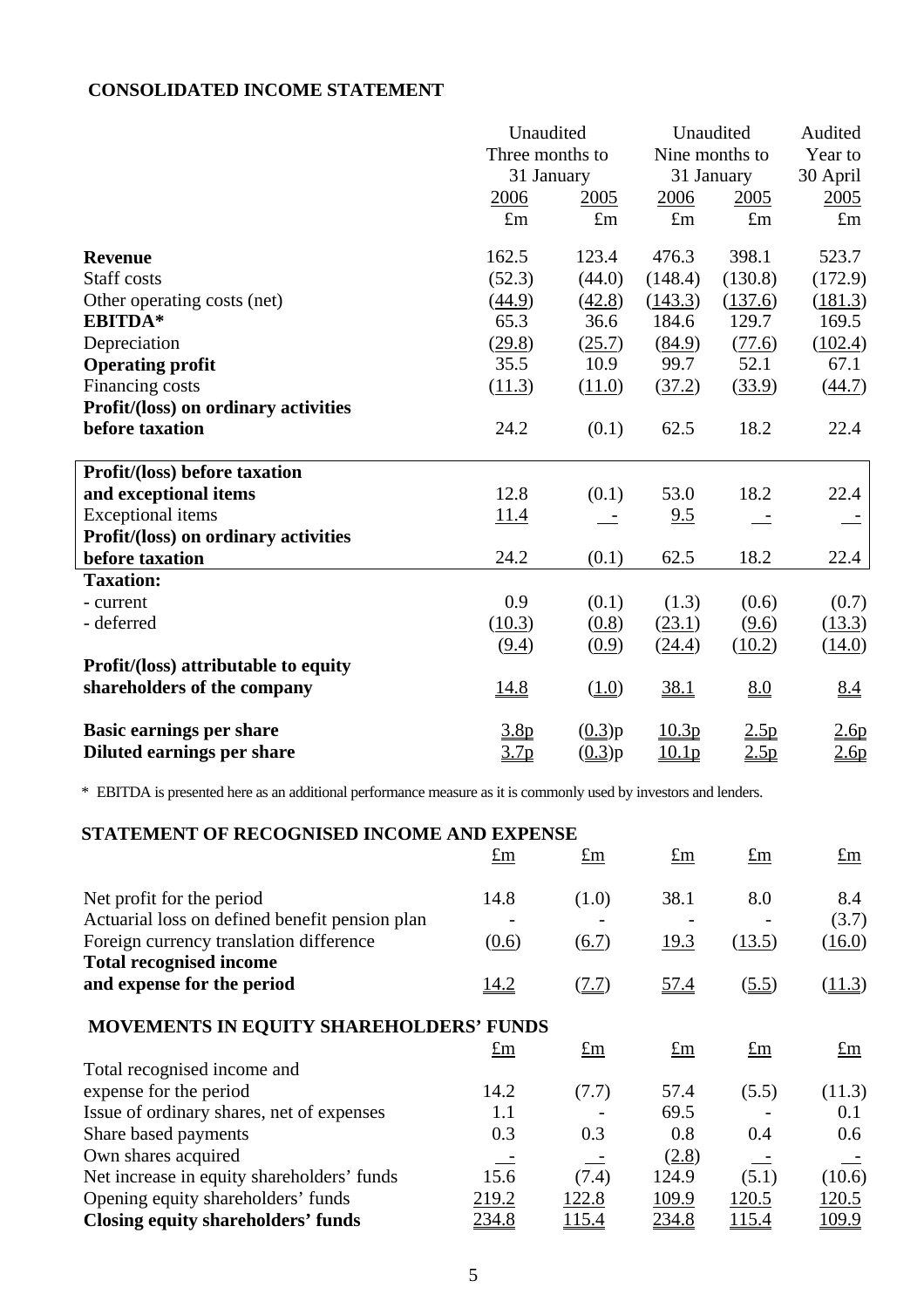# **CONSOLIDATED BALANCE SHEET**

|                                                     | Unaudited<br>31 January |               | Audited       |  |
|-----------------------------------------------------|-------------------------|---------------|---------------|--|
|                                                     |                         |               | 30 April      |  |
|                                                     | <u>2006</u>             | 2005          | 2005          |  |
|                                                     | $\pounds$ m             | $\pounds$ m   | $\pounds$ m   |  |
| <b>Current assets</b>                               |                         |               |               |  |
| Inventory                                           | 14.3<br>109.6           | 13.4          | 13.8          |  |
| Trade and other receivables                         |                         | 90.7          | 91.9          |  |
| Cash and cash equivalents                           | 1.3                     | 8.0           | 2.1           |  |
| <b>Non-current assets</b>                           | 125.2                   | <u>112.1</u>  | <u>107.8</u>  |  |
|                                                     |                         |               |               |  |
| Property, plant and equipment                       | 557.2                   | 445.3         | 452.9         |  |
| - rental equipment<br>- other assets                |                         |               |               |  |
|                                                     | 89.0<br>646.2           | 82.7<br>528.0 | 84.2<br>537.1 |  |
|                                                     |                         | 119.7         | 118.2         |  |
| Intangible assets - goodwill                        | <u>152.4</u>            |               |               |  |
|                                                     | <u>798.6</u>            | <u>647.7</u>  | 655.3         |  |
| <b>Total assets</b>                                 | <u>923.8</u>            | <u>759.8</u>  | 763.1         |  |
|                                                     |                         |               |               |  |
| <b>Current liabilities</b>                          |                         |               |               |  |
| Trade and other payables                            | 89.1                    | 70.6          | 95.0          |  |
| Debt due in less than one year                      | 11.0                    | 11.4          | 12.2          |  |
| Provisions                                          | 6.8                     | <u>6.7</u>    | <u>7.1</u>    |  |
|                                                     | <u>106.9</u>            | 88.7          | 114.3         |  |
| <b>Non-current liabilities</b>                      |                         |               |               |  |
| Other payables                                      |                         | 7.8           | 7.9           |  |
| Debt due in more than one year                      | 487.7                   | 494.2         | 472.2         |  |
| Provisions                                          | 11.0                    | 9.1           | 7.9           |  |
| Defined benefit pension fund deficit                | 15.8                    | 13.0          | 16.2          |  |
| Deferred taxation                                   | 67.6                    | 31.6          | 34.7          |  |
|                                                     | 582.1                   | <u>555.7</u>  | 538.9         |  |
| <b>Total liabilities</b>                            | 689.0                   | 644.4         | 653.2         |  |
| <b>Equity shareholders' funds</b>                   |                         |               |               |  |
| Share capital                                       | 40.3                    | 32.6          | 32.6          |  |
| Share premium account                               | 1.9                     | 100.7         | 100.8         |  |
| Non-distributable reserve                           | 90.7                    |               |               |  |
| Equity element of convertible loan note             |                         | 24.3          | 24.3          |  |
| Own shares held in treasury through the ESOT        | (4.2)                   | (1.6)         | (1.6)         |  |
| Cumulative foreign exchange translation differences | (13.3)                  | (30.1)        | (32.6)        |  |
| Distributable reserves                              | <u>119.4</u>            | (10.5)        | (13.6)        |  |
| <b>Total equity shareholders' funds</b>             | 234.8                   | <u>115.4</u>  | <u>109.9</u>  |  |
| Total liabilities and equity shareholders' funds    | 923.8                   | 759.8         | <u>763.1</u>  |  |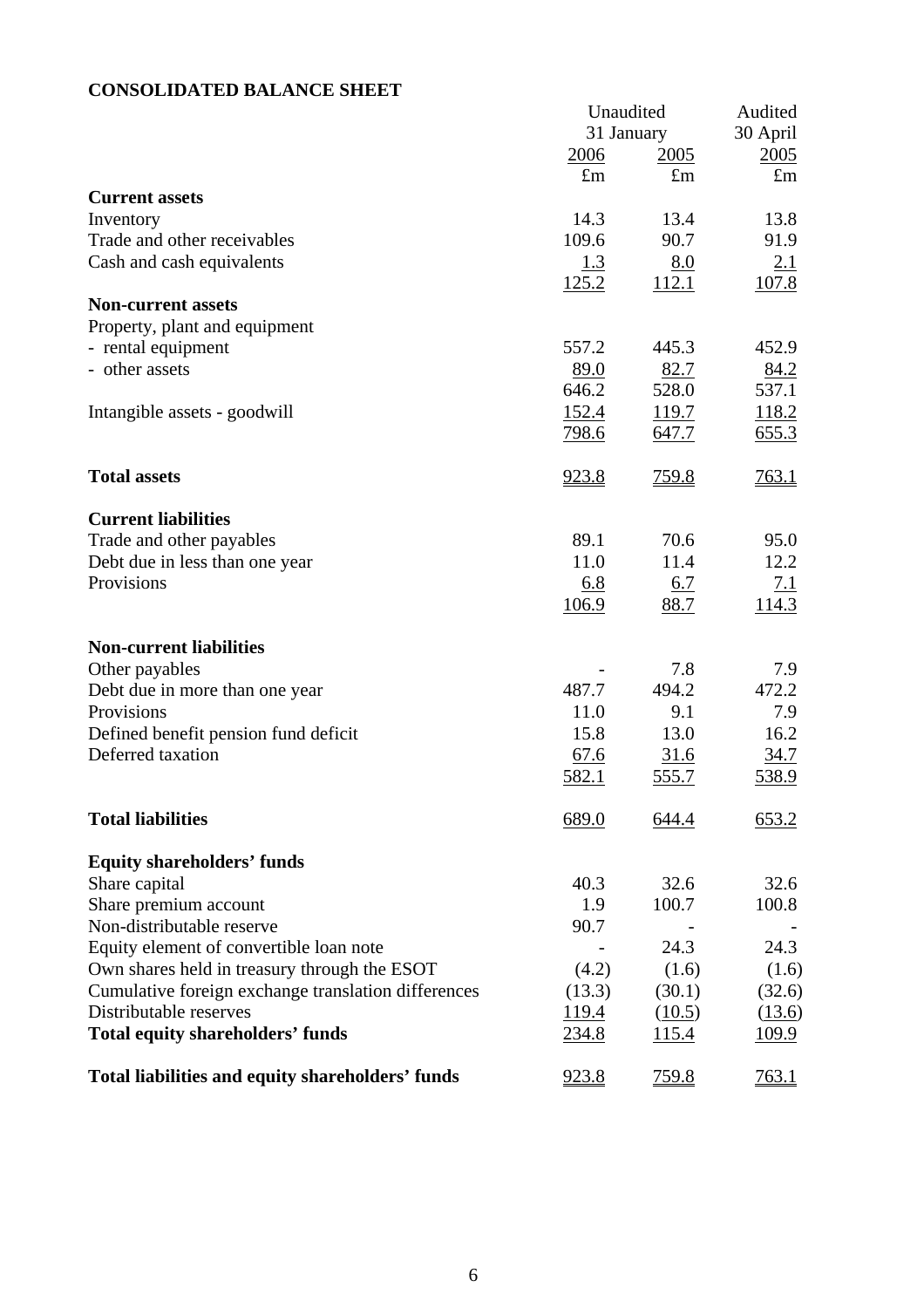# **CONSOLIDATED CASH FLOW STATEMENT**

|                                                   |             |              | Unaudited      |             | Audited     |             |
|---------------------------------------------------|-------------|--------------|----------------|-------------|-------------|-------------|
|                                                   |             |              | Nine months to |             | Year to     |             |
|                                                   |             |              | 31 January     |             | 30 April    |             |
|                                                   | 2006        |              | 2005           |             | 2005        |             |
|                                                   | $\pounds$ m | $\pounds$ m  | $\pounds$ m    | $\pounds$ m | $\pounds$ m | $\pounds$ m |
| <b>Cash flows from operating activities</b>       |             |              |                |             |             |             |
| Cash generated from operations before             |             |              |                |             |             |             |
| exceptional items                                 |             | 158.3        |                | 123.5       |             | 164.8       |
| <b>Exceptional</b> items                          |             | 11.5         |                | (5.7)       |             | (5.7)       |
| Cash generated from operations                    |             | 169.8        |                | 117.8       |             | 159.1       |
| Financing costs paid before                       |             |              |                |             |             |             |
| exceptional items                                 | (27.7)      |              | (22.9)         |             | (30.2)      |             |
| Exceptional financing costs paid                  | (14.5)      |              |                |             |             |             |
| Financing costs paid                              |             | (42.2)       |                | (22.9)      |             | (30.2)      |
| Tax paid                                          |             | (1.5)        |                | (0.9)       |             | (0.6)       |
| Net cash from operating activities                |             | <u>126.1</u> |                | 94.0        |             | 128.3       |
|                                                   |             |              |                |             |             |             |
| <b>Cash flows from investing activities</b>       |             |              |                |             |             |             |
| Acquisition of businesses                         |             | (56.8)       |                |             |             |             |
| Disposal of businesses                            |             | 12.5         |                | 0.5         |             | 0.5         |
| Payments for property, plant and equipment        |             | (184.0)      |                | (86.5)      |             | (111.2)     |
| Proceeds on sale of property, plant and equipment |             | 35.7         |                | 25.4        |             | 35.9        |
| Net cash used in investing activities             |             | (192.6)      |                | (60.6)      |             | (74.8)      |
|                                                   |             |              |                |             |             |             |
| <b>Cash flows from financing activities</b>       |             |              |                |             |             |             |
| Drawdown of loans                                 |             | 238.9        |                | 248.9       |             | 244.6       |
| Redemption of loans                               |             | (230.3)      |                | (274.2)     |             | (293.3)     |
| Decrease in cash held as collateral               |             |              |                | 5.7         |             | 5.8         |
| Capital element of finance lease payments         |             | (9.6)        |                | (9.5)       |             | (12.3)      |
| Purchase of own shares by the ESOT                |             | (2.8)        |                |             |             |             |
| Proceeds from issue of ordinary shares            |             | 69.5         |                |             |             | 0.1         |
| Net cash from/(used in) financing activities      |             | 65.7         |                | (29.1)      |             | (55.1)      |
|                                                   |             |              |                |             |             |             |
| (Decrease)/increase in cash and cash              |             |              |                |             |             |             |
| equivalents                                       |             | (0.8)        |                | 4.3         |             | (1.6)       |
|                                                   |             |              |                |             |             |             |
| Opening cash and cash equivalents                 |             | 2.1          |                | 3.9         |             | 3.9         |
| Effect of exchange rate changes                   |             |              |                | (0.2)       |             | (0.2)       |
| Closing cash and cash equivalents                 |             | 1.3          |                | 8.0         |             | 21          |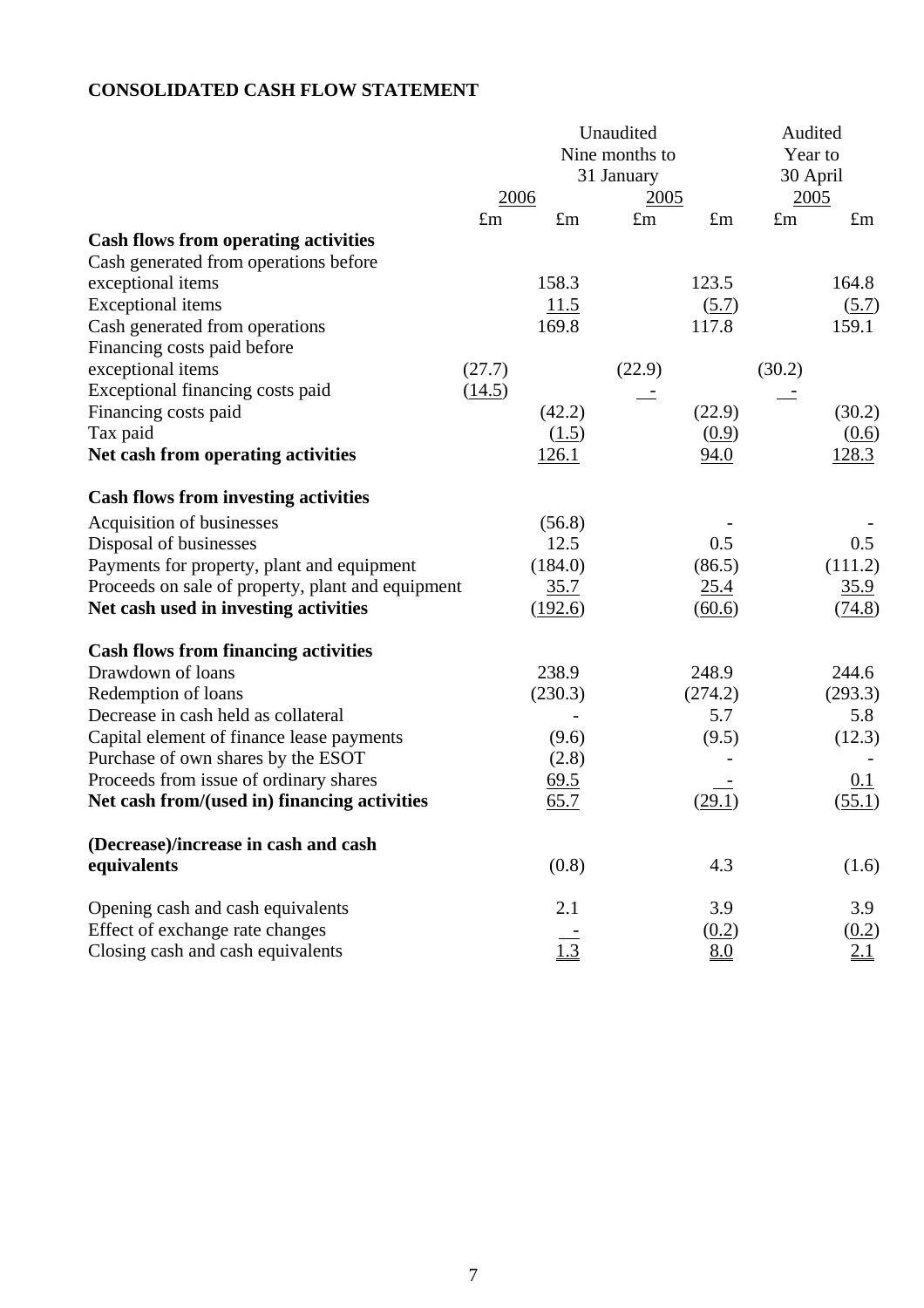# 1. Basis of preparation

These interim financial statements were approved by the directors on 6 March 2006. They have been prepared in accordance with relevant International Financial Reporting Standards (including IAS 34 Interim Financial Reporting) and the accounting policies set out in the document entitled - "Impact of adoption of International Accounting Standards and restatement of previously reported financial information" published on 20 September 2005 and available on the Company's website at [www.ashtead-group.com](http://www.ashtead-group.com/). The interim financial statements are unaudited and do not constitute statutory accounts within the meaning of Section 240 of the Companies Act 1985.

The statutory accounts for the year ended 30 April 2005 were prepared in accordance with UK generally accepted accounting standards and have been mailed to shareholders and filed with the Registrar of Companies. The auditors' report on those accounts was unqualified and did not contain a statement under section 237 of the Companies Act 1985.

The exchange rates used in respect of the US dollar are:

|                                              | <u>2006</u> | 2005   |
|----------------------------------------------|-------------|--------|
| Average for the nine months ended 31 January | 1.7824      | 1.8471 |
| At 31 January                                | 1 7774      | 1.8861 |

| 2.      | Segmental analysis          |             | Operating    |             |             |             |
|---------|-----------------------------|-------------|--------------|-------------|-------------|-------------|
|         |                             |             | profit       |             |             |             |
|         |                             |             | before       | Exceptional | Operating   | Capital     |
|         |                             | Revenue     | exceptionals | items       | profit      | expenditure |
| 2006    | Three months to 31 January: | $\pounds$ m | $\pounds$ m  | $\pounds$ m | $\pounds$ m | $\pounds$ m |
|         | <b>Sunbelt Rentals</b>      | 119.5       | 24.1         | 11.4        | 35.5        | 26.5        |
| A-Plant |                             | 39.2        | 1.1          |             | 1.1         | 12.7        |
|         | Technology                  | 3.8         | 0.6          |             | 0.6         | 2.5         |
|         | Corporate costs             |             | (1.7)        |             | (1.7)       |             |
|         |                             | 162.5       | 24.1         |             | 35.5        | 41.7        |
| 2005    |                             |             |              |             |             |             |
|         | <b>Sunbelt Rentals</b>      | 83.5        | 11.6         |             | 11.6        | 16.2        |
| A-Plant |                             | 37.0        | 0.1          |             | 0.1         | 5.5         |
|         | Technology                  | 2.9         | 0.7          |             | 0.7         | 1.3         |
|         | Corporate costs             |             | (1.5)        |             | (1.5)       |             |
|         |                             | 123.4       | <u>10.9</u>  |             | <u>10.9</u> | 23.0        |
|         | Nine months to 31 January:  |             |              |             |             |             |
| 2006    |                             |             |              |             |             |             |
|         | <b>Sunbelt Rentals</b>      | 345.6       | 77.7         | 14.3        | 92.0        | 121.8       |
| A-Plant |                             | 118.9       | 10.0         |             | 10.0        | 45.2        |
|         | Technology                  | 11.8        | 2.9          |             | 2.9         | 6.0         |
|         | Corporate costs             |             | (5.2)        |             | (5.2)       |             |
|         |                             | 476.3       | 85.4         | 14.3        | 99.7        | 173.0       |
| 2005    |                             |             |              |             |             |             |
|         | <b>Sunbelt Rentals</b>      | 271.6       | 46.1         |             | 46.1        | 58.5        |
| A-Plant |                             | 117.6       | 8.7          |             | 8.7         | 30.3        |
|         | Technology                  | 8.9         | 2.1          |             | 2.1         | 3.3         |
|         | Corporate costs             |             | (4.8)        |             | (4.8)       |             |
|         |                             | 398.1       | 52.1         |             | 52.1        | 92.1        |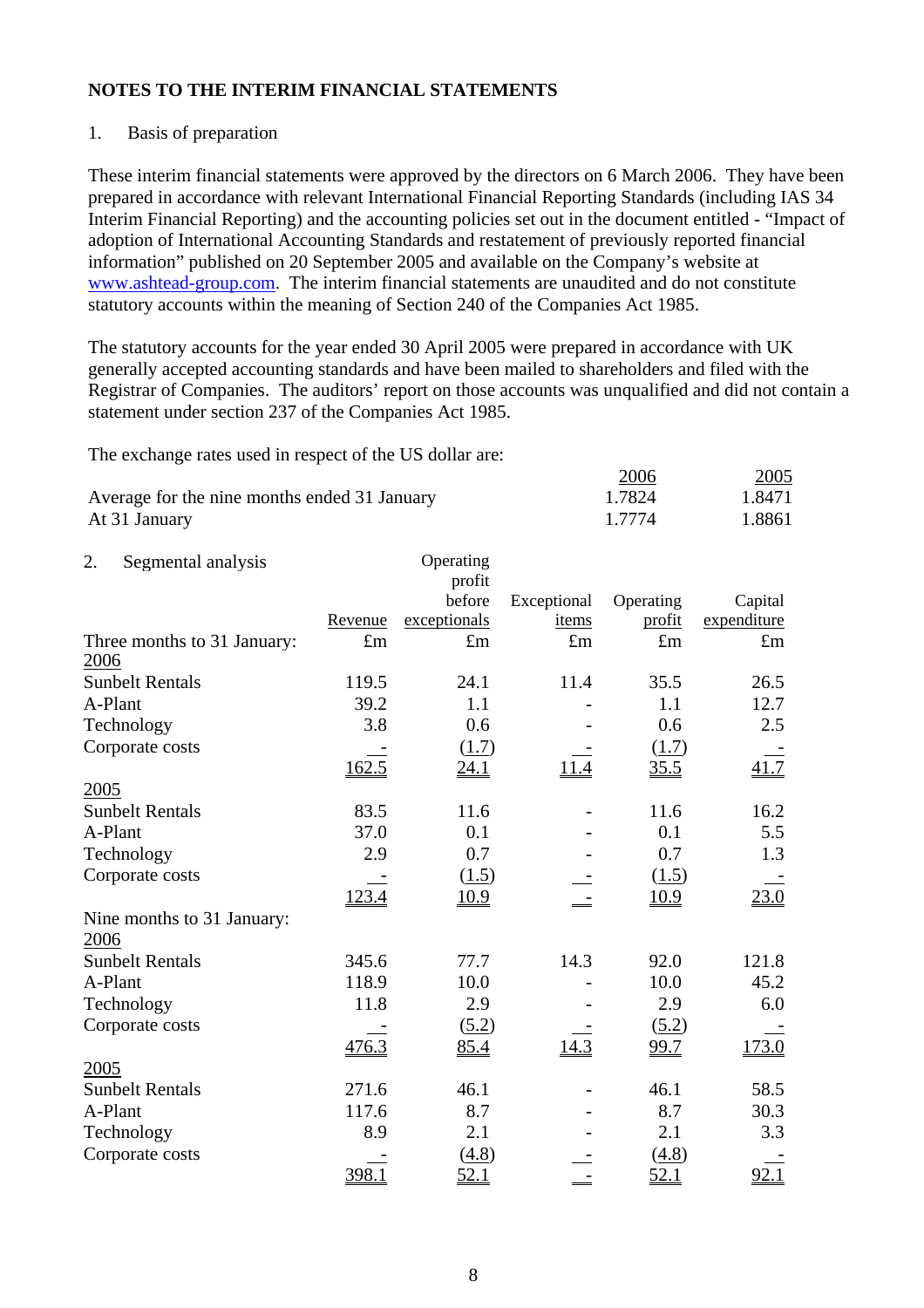# 3. Operating costs

|                                     |             | 2006                     |             |               | 2005                     |             |
|-------------------------------------|-------------|--------------------------|-------------|---------------|--------------------------|-------------|
|                                     | Before      |                          |             | <b>Before</b> |                          |             |
|                                     | exceptional | Exceptional              |             | exceptional   | Exceptional              |             |
|                                     | items       | items                    | Total       | items         | items                    | Total       |
| Three months to 31 January          | $\pounds$ m | $\pounds$ m              | $\pounds$ m | $\pounds$ m   | $\pounds$ m              | $\pounds$ m |
| Staff costs:                        |             |                          |             |               |                          |             |
| <b>Salaries</b>                     | 47.6        | $\overline{a}$           | 47.6        | 41.0          | $\overline{\phantom{a}}$ | 41.0        |
| Social security costs               | 4.1         | $\overline{\phantom{0}}$ | 4.1         | 2.6           | $\overline{\phantom{a}}$ | 2.6         |
| Other pension costs                 | 0.6         |                          | 0.6         | 0.4           |                          | 0.4         |
|                                     | 52.3        | $\overline{z}$           | 52.3        | 44.0          | $\overline{z}$           | 44.0        |
| Other operating costs (net):        |             |                          |             |               |                          |             |
| Vehicle costs                       | 14.2        |                          | 14.2        | 10.6          |                          | 10.6        |
| Spares, consumables & ext'l repairs | 11.6        |                          | 11.6        | 9.6           | $\blacksquare$           | 9.6         |
| <b>Facilities</b> costs             | 8.2         | 0.1                      | 8.3         | 6.7           | $\overline{\phantom{a}}$ | 6.7         |
| Other external charges              | 23.6        | 0.3                      | 23.9        | 17.0          | $\blacksquare$           | 17.0        |
| Profit on disposal of fixed assets  | (1.3)       | (0.5)                    | (1.8)       | (1.1)         | $\overline{\phantom{a}}$ | (1.1)       |
| Other income                        |             | (11.3)                   | (11.3)      |               |                          |             |
|                                     | 56.3        | (11.4)                   | 44.9        | 42.8          | $\overline{\phantom{a}}$ | 42.8        |
| Depreciation                        | 29.8        |                          | 29.8        | 25.7          |                          | 25.7        |
|                                     | 138.4       | (11.4)                   | 127.0       | 112.5         | $\frac{1}{2}$            | 112.5       |
| Nine months to 31 January           |             |                          |             |               |                          |             |
| Staff costs:                        |             |                          |             |               |                          |             |
| <b>Salaries</b>                     | 134.6       | 0.3                      | 134.9       | 119.3         |                          | 119.3       |
| Social security costs               | 11.3        |                          | 11.3        | 9.2           |                          | 9.2         |
| Other pension costs                 | 2.2         |                          | 2.2         | 2.3           |                          | 2.3         |
|                                     | 148.1       | 0.3                      | 148.4       | 130.8         | $\overline{\phantom{a}}$ | 130.8       |
| Other operating costs (net):        |             |                          |             |               |                          |             |
| Vehicle costs                       | 39.0        | $\overline{a}$           | 39.0        | 31.9          |                          | 31.9        |
| Spares, consumables & ext'l repairs | 32.4        |                          | 32.4        | 29.8          | $\overline{\phantom{a}}$ | 29.8        |
| <b>Facilities</b> costs             | 22.9        | 0.5                      | 23.4        | 20.8          | $\frac{1}{2}$            | 20.8        |
| Other external charges              | 69.1        | 0.3                      | 69.4        | 58.7          | $\frac{1}{2}$            | 58.7        |
| Profit on disposal of fixed assets  | (5.5)       | (4.1)                    | (9.6)       | (3.6)         | $\blacksquare$           | (3.6)       |
| Other income                        |             | (11.3)                   | (11.3)      |               |                          |             |
|                                     | 157.9       | (14.6)                   | 143.3       | 137.6         | $\sim$                   | 137.6       |
| Depreciation                        | 84.9        |                          | 84.9        | 77.6          |                          | 77.6        |
|                                     | 390.9       | (14.3)                   | 376.6       | 346.0         | $\frac{1}{\sqrt{2}}$     | 346.0       |

### 4. Exceptional items

'Exceptional items' are those items of financial performance that are material and non-recurring in nature that the Group believes should be disclosed separately within the consolidated income statement category to assist in the understanding of the financial performance of the Group.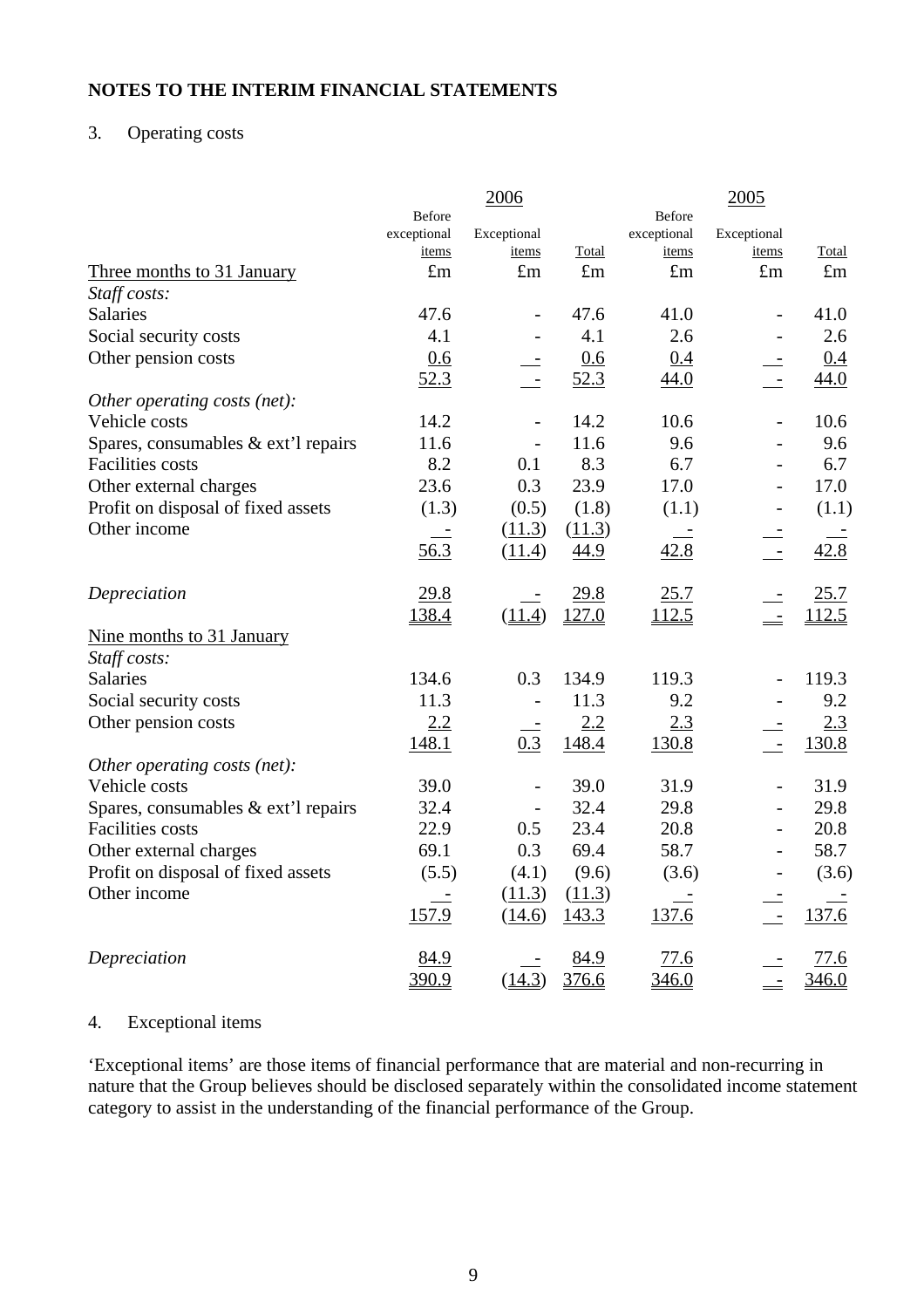### 4. Exceptional items (continued)

|                                    | Three months to | Nine months to | Year to     |
|------------------------------------|-----------------|----------------|-------------|
|                                    | 31 January      | 31 January     | 30 April    |
|                                    | 2006            | 2006           | <u>2005</u> |
|                                    | $\pounds$ m     | $\pounds$ m    | $\pounds$ m |
| Litigation proceeds                | (11.3)          | (11.3)         |             |
| Debt facility costs                |                 | 4.8            |             |
| Profit on sale of scaffolding      | (0.4)           | (3.4)          |             |
| Post acquisition integration costs | 0.3             | 0.4            |             |
|                                    | [11.4]          | (9.5)          |             |

Litigation proceeds relate to the Head & Engquist settlement. Debt facility costs include the premium paid to redeem 35% of the second priority senior secured notes due 2014 (£5.0m), the write off of the portion of deferred debt issue costs related to the notes redeemed (£1.5m), other refinancing costs  $(£0.3m)$  and a gain on the repayment of the Rentokil convertible loan note  $(£2.0m)$ . Profit on sale of scaffolding relates to the net gain on the disposal by Sunbelt of 12 west coast and Texas specialist scaffold locations. Integration costs relate to costs incurred in integrating acquisitions during the period.

Exceptional items are presented in the income statement as follows:

|                                                              | Three months to<br>31 January<br>2006<br>$\pounds$ m | Nine months to<br>31 January<br>2006<br>$\pounds$ m | Year to<br>30 April<br>2005 |
|--------------------------------------------------------------|------------------------------------------------------|-----------------------------------------------------|-----------------------------|
| Staff costs                                                  | ۰                                                    | 0.3                                                 |                             |
| Other operating costs                                        | (11.4)                                               | (14.6)                                              |                             |
| Credited in arriving at operating profit                     | (11.4)                                               | (14.3)                                              |                             |
| Financing costs<br>Credited in arriving at profit before tax |                                                      | 4.8<br><u>(9.5)</u>                                 |                             |

#### 5. Financing costs

|                                                  | Three months to<br>31 January |             |             | Nine months to<br>31 January |             |
|--------------------------------------------------|-------------------------------|-------------|-------------|------------------------------|-------------|
|                                                  | 2006                          | <u>2005</u> | 2006        | <u>2005</u>                  | 2005        |
|                                                  | $\pounds$ m                   | $\pounds$ m | $\pounds$ m | $\pounds$ m                  | $\pounds$ m |
| Bank interest payable                            | 4.9                           | 3.5         | 11.6        | 10.4                         | 13.6        |
| Funding cost on trade debtors' securitisation    |                               | 0.2         |             | 2.1                          | 2.1         |
| Interest on second priority senior secured notes | 5.3                           | 3.5         | 14.3        | 10.9                         | 14.5        |
| Interest on 5.25% unsecured convertible loan     |                               |             |             |                              |             |
| note, due 2008                                   |                               | 1.9         | 1.9         | 5.7                          | 7.6         |
| Interest payable on finance leases               | 0.4                           | 0.5         | 1.4         | 1.4                          | 1.9         |
| Other                                            | 0.7                           | <u>1.4</u>  | 3.2         | 3.4                          | <u>5.0</u>  |
|                                                  | 11.3                          | 11.0        | 32.4        | 33.9                         | 44.7        |
| Exceptional debt facility costs                  |                               |             | 4.8         |                              |             |
|                                                  | 11.3                          | 11.0        | 37.2        | 33.9                         | 44.7        |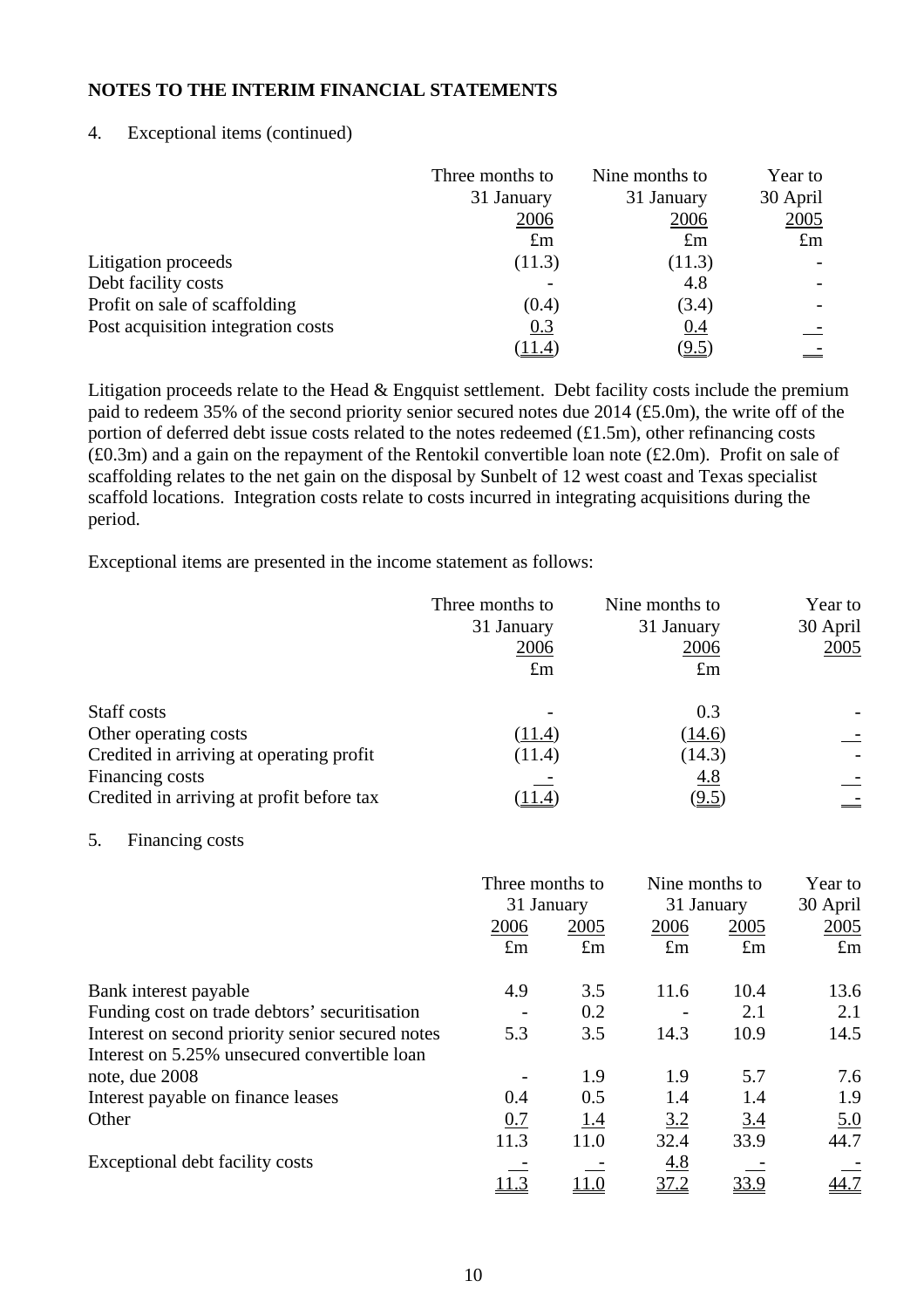# 6. Taxation

The tax charge for the period has been calculated by applying the directors' best estimate of the effective annual tax rate (estimated at 38%) to the Group's profit before exceptional items and tax. Tax attributable to exceptional items has been calculated using the standard tax rates in each jurisdiction in which the exceptional item arose. The tax charge comprises a credit of £1.6m related to the UK (2005 - £nil) and a charge of £26.0m (2005 - £10.2m) related to the US.

# 7. Earnings per share

Basic and diluted earnings per share for the three and nine months ended 31 January 2006 have been calculated based on the profit for the relevant period and on the weighted average number of ordinary shares in issue during that period which excludes the shares held by the ESOT in respect of which dividends have been waived. Diluted earnings per share is computed using the result for the relevant period and the diluted number of shares (ignoring any potential issue of ordinary shares which would be anti-dilutive). These are calculated as follows:

|                                               | Three months to<br>2006 | 31 January<br>2005 | Nine months to<br>31 January<br>2006<br>2005 |            | Year to<br>30 April<br>2005 |  |
|-----------------------------------------------|-------------------------|--------------------|----------------------------------------------|------------|-----------------------------|--|
| Profit for the financial period $(fm)$        | <u>14.8</u>             | ( <u>1.0</u> )     | <u>38.1</u>                                  | <u>8.0</u> | 8.4                         |  |
| Weighted average number of shares (m) - basic | <u>393.6</u>            | 322.9              | <u>371.1</u>                                 | 322.9      | 323.0                       |  |
| - diluted                                     | 401.5                   | 326.7              | 377.6                                        | 325.6      | 326.3                       |  |
| Basic earnings per share                      | 3.8p                    | (0.3)p             | 10.3p                                        | 2.5p       | 2.6p                        |  |
| Diluted earnings per share                    | 3.7 <sub>p</sub>        | (0.3)p             | 10.1 <sub>p</sub>                            | 2.5p       | 2.6p                        |  |

Cash tax earnings per share (defined in any period as the earnings before exceptional items and deferred taxation for that period divided by the weighted average number of shares in issue in that period) may be reconciled to the basic earnings per share as follows:

|                                             | Three months to<br>31 January |            | Nine months to<br>31 January |                  | Year to<br>30 April |
|---------------------------------------------|-------------------------------|------------|------------------------------|------------------|---------------------|
|                                             | 2006                          | 2005       | 2006                         | 2005             | 2005                |
| Basic earnings per share                    | 3.8p                          | (0.3)p     | 10.3p                        | 2.5p             | 2.6p                |
| Exceptional items                           | (2.9)p                        |            | (2.6)p                       |                  |                     |
| Deferred tax on exceptional items           | 1.1 <sub>p</sub>              | $\sim$ $-$ | 1.1 <sub>p</sub>             | 二                |                     |
| Earnings per share before exceptional items | 2.0 <sub>p</sub>              | (0.3)p     | 8.8p                         | 2.5p             | 2.6p                |
| Other deferred tax                          | 1.5p                          | 0.2p       | 5.1 <sub>p</sub>             | 2.9 <sub>p</sub> | 4.1 <sub>p</sub>    |
| Cash tax earnings per share                 | <u>3.5p</u>                   | $(0.1)$ p  | <u>13.9p</u>                 | 5.4p             | 6.7p                |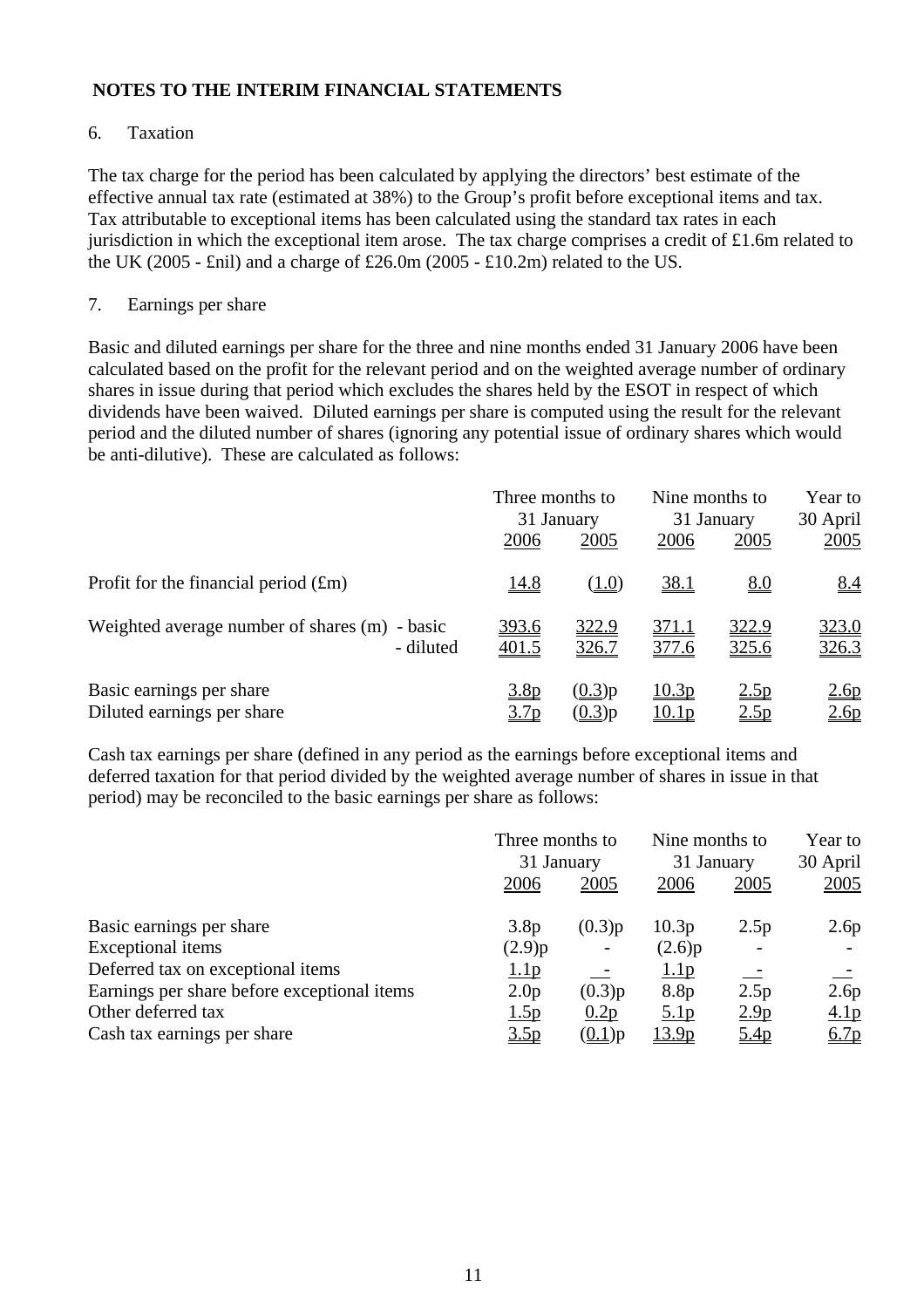#### 8. Property, plant and equipment

|                     | 2006        | 2005        |             |              |
|---------------------|-------------|-------------|-------------|--------------|
|                     | Rental      |             | Rental      |              |
|                     | equipment   | Total       | equipment   | <b>Total</b> |
| Net book value      | $\pounds$ m | $\pounds$ m | $\pounds$ m | $\pounds$ m  |
| At 1 May            | 452.9       | 537.1       | 469.7       | 554.9        |
| Exchange difference | 22.7        | 25.9        | (18.1)      | (19.8)       |
| Reclassifications   | (0.2)       | (0.1)       |             |              |
| <b>Additions</b>    | 158.5       | 173.0       | 80.1        | 92.1         |
| Acquisitions        | 31.9        | 35.0        |             |              |
| Disposals           | (36.7)      | (39.8)      | (20.6)      | (21.6)       |
| Depreciation        | (71.9)      | (84.9)      | (65.8)      | (77.6)       |
| At 31 January       | 557.2       | 646.2       | 445.3       | 528.0        |
|                     |             |             |             |              |

### 9. Called up share capital

Ordinary shares of 10p each:

|                                       | 31 January  |             | 30 April    | 31 January  |             | 30 April    |  |
|---------------------------------------|-------------|-------------|-------------|-------------|-------------|-------------|--|
|                                       | 2006        | 2005        | 2005        | 2006        | 2005        | 2005        |  |
|                                       | Number      | Number      | Number      | $\pounds$ m | $\pounds$ m | $\pounds$ m |  |
| Authorised                            | 900,000,000 | 900,000,000 | 900,000,000 | 90.0        | 90.0        | 90.0        |  |
| Allotted, called up and<br>fully paid | 403,285,036 | 325,677,156 | 326,074,928 | 40.3        | <u>32.6</u> | <u>32.6</u> |  |

On 3 August 2005 the Group issued 73,350,352 ordinary shares of 10p each at 95.5p through a Placing and Open Offer which raised £70.0m before issue expenses of £3.1m.

### 10. Statement of changes in shareholders' equity

|                                        | <b>Share</b><br>capital<br>$\pounds$ m | Share<br>premium<br>$\pounds$ m | Equity<br>element<br>of<br>convertible<br>loan note<br>$\pounds$ m | Non<br>distributable<br>reserves<br>$\pounds$ m | Own<br>shares<br>held in<br>treasury<br>(ESOT)<br>$\pounds$ m | Cumulative<br>foreign<br>exchange<br>translation<br>differences<br>$\pounds$ m | Distributable<br>reserves<br>$\pounds$ m | Total<br>$\pounds$ m | 31 Jan<br>2005<br>$\pounds$ m | 30 April<br>2005<br>$\pounds$ m |
|----------------------------------------|----------------------------------------|---------------------------------|--------------------------------------------------------------------|-------------------------------------------------|---------------------------------------------------------------|--------------------------------------------------------------------------------|------------------------------------------|----------------------|-------------------------------|---------------------------------|
| Total recognised                       |                                        |                                 |                                                                    |                                                 |                                                               |                                                                                |                                          |                      |                               |                                 |
| income and expense                     |                                        |                                 |                                                                    |                                                 | ٠                                                             | 19.3                                                                           | 38.1                                     | 57.4                 | (5.5)                         | (11.0)                          |
| Shares issued                          | 7.7                                    | 64.9                            |                                                                    | (3.1)                                           |                                                               |                                                                                |                                          | 69.5                 |                               | 0.1                             |
| Share based payments                   |                                        |                                 |                                                                    |                                                 |                                                               | ۰                                                                              | 0.8                                      | 0.8                  | 0.4                           | 0.3                             |
| Capital reduction                      |                                        | (163.8)                         |                                                                    | 93.8                                            |                                                               | ۰                                                                              | 70.0                                     |                      |                               | ٠                               |
| Vesting of share awards                |                                        |                                 |                                                                    | ۰                                               | 0.2                                                           | ۰                                                                              | (0.2)                                    |                      |                               |                                 |
| Own shares purchased                   |                                        | ۰                               |                                                                    | ۰.                                              | (2.8)                                                         | ۰                                                                              |                                          | (2.8)                |                               | ٠                               |
| Redemption of<br>convertible loan note |                                        | $\overline{\phantom{a}}$        | (24.3)                                                             |                                                 |                                                               |                                                                                | 24.3                                     |                      |                               |                                 |
| Net changes in                         |                                        |                                 |                                                                    |                                                 |                                                               |                                                                                |                                          |                      |                               |                                 |
| shareholders' equity                   | 7.7                                    | (98.9)                          | (24.3)                                                             | 90.7                                            | (2.6)                                                         | 19.3                                                                           | 133.0                                    | 124.9                | (5.1)                         | (10.6)                          |
| Opening shareholders' equity           | 32.6                                   | 100.8                           | 24.3                                                               | $-$                                             | (1.6)                                                         | (32.6)                                                                         | (13.6)                                   | 109.9                | 120.5                         | 120.5                           |
| Closing shareholders' equity           | 40.3                                   | <u>1.9</u>                      | $=$                                                                | 90.7                                            | (4.2)                                                         | (13.3)                                                                         | 119.4                                    | 234.8                | 115.4                         | 109.9                           |

At the extraordinary general meeting of the Company held on 1 August 2005, shareholders approved a resolution to cancel the amount standing to the credit of the share premium account. Subsequently the High Court of Justice approved the cancellation on 24 August 2005. Accordingly, of the total amount cancelled of £163.8m, £70.0m has been credited to distributable reserves while the balance of £93.8m has been credited to a non-distributable reserve.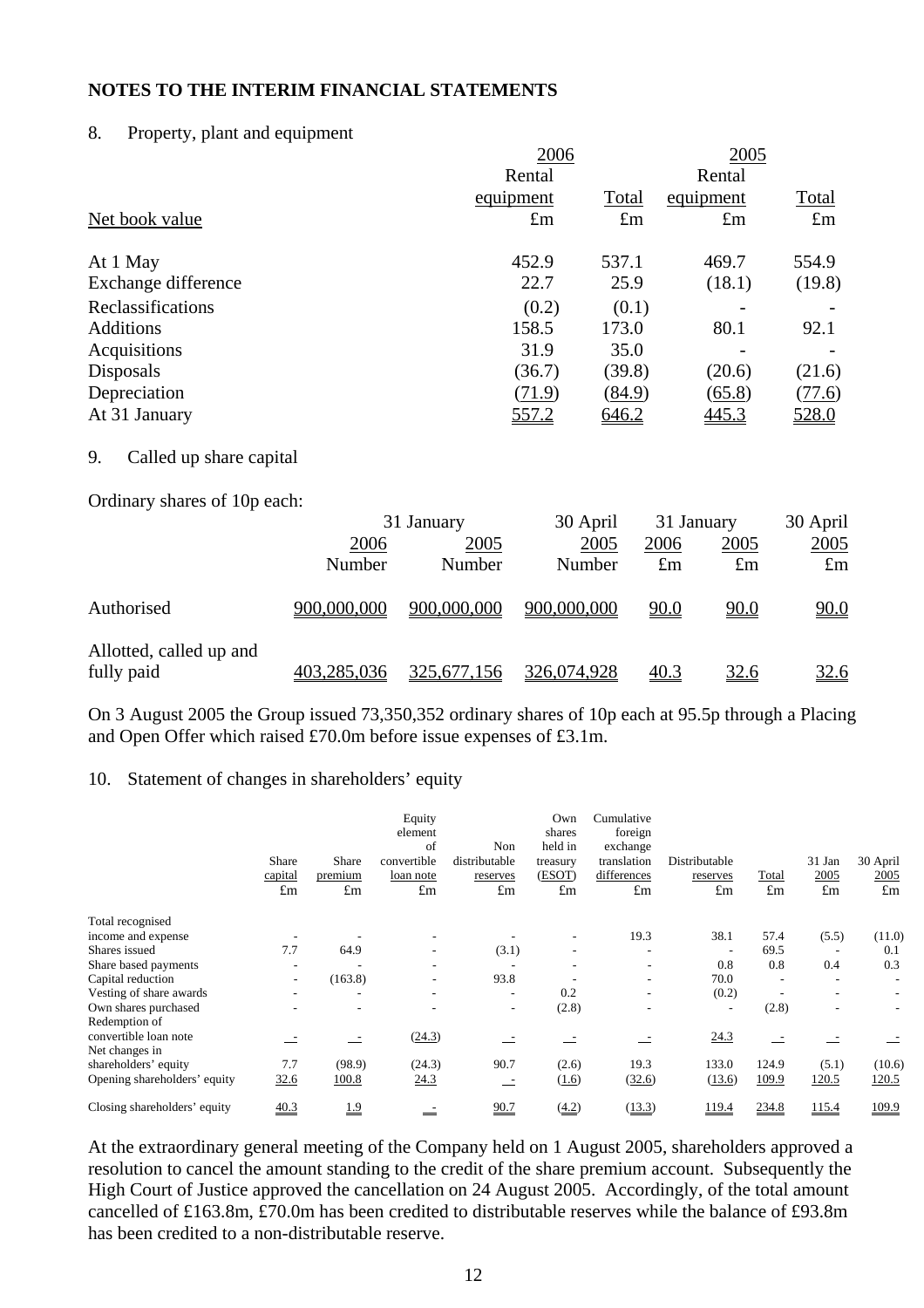# 11. Notes to cash flow statement

|                                                         |             |             |                     | Nine months to |              | Year to      |
|---------------------------------------------------------|-------------|-------------|---------------------|----------------|--------------|--------------|
|                                                         |             |             |                     | 31 January     |              | 30 April     |
|                                                         |             |             | <u>2006</u>         |                | <u>2005</u>  | 2005         |
|                                                         |             |             |                     | $\pounds$ m    | $\pounds$ m  | $\pounds$ m  |
| a) Cash flow from operating activities                  |             |             |                     |                |              |              |
| Operating profit                                        |             |             | 99.7                |                | 52.1         | 67.1         |
| Depreciation                                            |             |             | 84.9                |                | 77.6         | 102.4        |
| <b>Exceptional</b> items                                |             |             | (14.3)              |                |              |              |
| <b>EBITDA</b> before exceptional items                  |             |             | 170.3               |                | 129.7        | 169.5        |
| Profit on disposal of property, plant and equipment     |             |             |                     | (5.5)          | (3.6)        | (7.1)        |
| (Increase)/decrease in inventories                      |             |             |                     | 0.8            | 1.0          | 0.4          |
| Increase in trade and other receivables                 |             |             |                     | (9.3)          | (0.3)        | (0.3)        |
| Increase/(decrease) in trade and other payables         |             |             |                     | 1.9            | (3.7)        | 1.5          |
| <b>Exchange differences</b>                             |             |             |                     | (0.8)          | 0.1          | 0.4          |
| Other non-cash movements                                |             |             |                     | 0.9            | 0.3          | 0.4          |
| Cash generated from operations before exceptional items |             |             | <u>158.3</u>        |                | <u>123.5</u> | <u>164.8</u> |
|                                                         |             |             |                     | Nine months to |              | Year to      |
|                                                         |             |             |                     | 31 January     |              | 30 April     |
|                                                         |             |             | 2006                |                | <u>2005</u>  | 2005         |
|                                                         |             |             |                     | $\pounds$ m    | $\pounds$ m  | $\pounds$ m  |
| b) Reconciliation to net debt                           |             |             |                     |                |              |              |
| Decrease/(increase) in cash in the period               |             |             |                     | 0.8            | (4.3)        | 1.6          |
| Increase/(decrease) in debt through cash flow           |             |             |                     | (1.0)          | (29.1)       | (55.2)       |
| Change in net debt from cash flows                      |             |             |                     | (0.2)          | (33.4)       | (53.6)       |
| Exchange difference                                     |             |             | 12.2                |                | (12.3)       | (15.1)       |
| Non-cash movements:                                     |             |             |                     |                |              |              |
| - deferred costs of debt raising                        |             |             |                     | 2.2            | 0.6          | 1.2          |
| - convertible loan note                                 |             |             |                     | (1.0)          | 2.8          | 3.8          |
| - capital element of new finance leases                 |             |             |                     | <u>1.9</u>     | 7.7          | <u>13.8</u>  |
| Movement in net debt in the period                      |             |             | 15.1                |                | (34.6)       | (49.9)       |
| Opening debt                                            |             |             | 482.3               |                | 532.2        | <u>532.2</u> |
| Closing debt                                            |             |             | 497.4               |                | 497.6        | 482.3        |
| Analysis of net debt<br>C)                              |             |             |                     |                |              |              |
|                                                         | 1 May       | Exchange    | Cash                | Non-cash       |              | 31 January   |
|                                                         | 2005        | movement    | flow                | movements      |              | <u>2006</u>  |
|                                                         | $\pounds$ m | $\pounds$ m | $\pounds$ m         |                | $\pounds$ m  | $\pounds$ m  |
| Cash                                                    | (2.1)       |             | 0.8                 |                |              | (1.3)        |
| Debt due within 1 year                                  | 12.2        | 0.7         | (9.6)               |                | 7.7          | 11.0         |
| Debt due after 1 year                                   | 472.2       | 11.5        | 8.6                 |                | (4.6)        | 487.7        |
| Total net debt                                          | 482.3       | <u>12.2</u> | $\underline{(0.2)}$ |                | <u>3.1</u>   | 497.4        |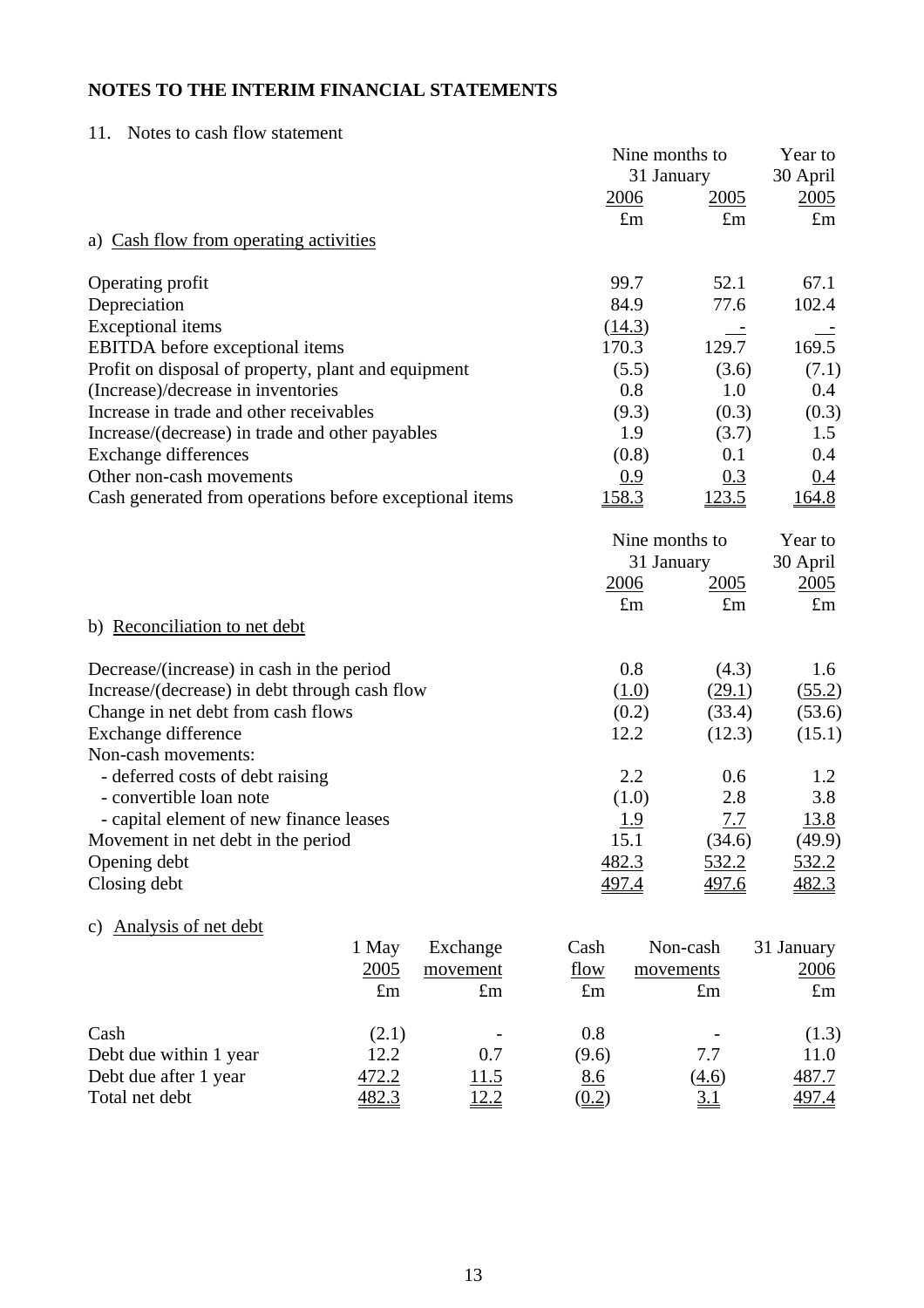### 12. Acquisitions and disposals

On 17 October 2005, Sunbelt acquired 100% of the issued share capital of Northridge Equipment Rentals, Inc for cash consideration of £39.7m. Northridge Equipment Rentals traded through five stores located in central and southern California. In addition, Sunbelt has acquired the business and assets of ten further stores during the period in Florida, California, Nevada and Tennessee for a total cash consideration of £16.3m. A-Plant also acquired one store in Bournemouth for a cash consideration of £0.5m.

The acquired businesses have been integrated into Sunbelt and A-Plant and the acquired rental fleets reorganised through additions, disposals and transfers of equipment. Accordingly, it is not practicable to disclose separately the revenue and profit of the acquired assets.

The goodwill arising on these acquisitions which relates to the excess of the consideration necessary to acquire these businesses over the fair market value of the net assets acquired is summarised in the table below:

|                               | Acquiree's  | Fair        |
|-------------------------------|-------------|-------------|
|                               | book value  | value       |
|                               | $\pounds$ m | $\pounds$ m |
| Net assets acquired:          |             |             |
| Property, plant and equipment | 24.2        | 35.1        |
| Inventories                   | 0.6         | 0.5         |
| Trade and other receivables   | 4.4         | 4.8         |
| Trade and other payables      | (2.4)       | (2.4)       |
| Deferred tax liabilities      | (3.3)       | (7.3)       |
|                               | 23.5        | 30.7        |
| Goodwill                      |             | 26.1        |
| Total consideration           |             | 56.8        |
| Satisfied by:                 |             |             |
| Cash                          |             | 56.5        |
| Directly attributable costs   |             | 0.3         |
|                               |             | 56.8        |

The consideration paid for these acquisitions includes £2.5m paid into escrow which remains subject to adjustment on agreement of closing net asset statements. Such adjustments are not expected to result in a significant variation in the total consideration payable.

On 15 August 2005 Sunbelt sold 12 specialist scaffold locations on the US west coast and in Texas for an estimated cash consideration of £13.8m. The profit on disposal is as follows: £m

| கப்ப              |
|-------------------|
|                   |
| 13.2              |
| (0.7)             |
| 12.5              |
| 0.6               |
| (0.1)             |
| 13.0              |
|                   |
| (9.5)             |
| (0.1)             |
| $\underline{3.4}$ |
|                   |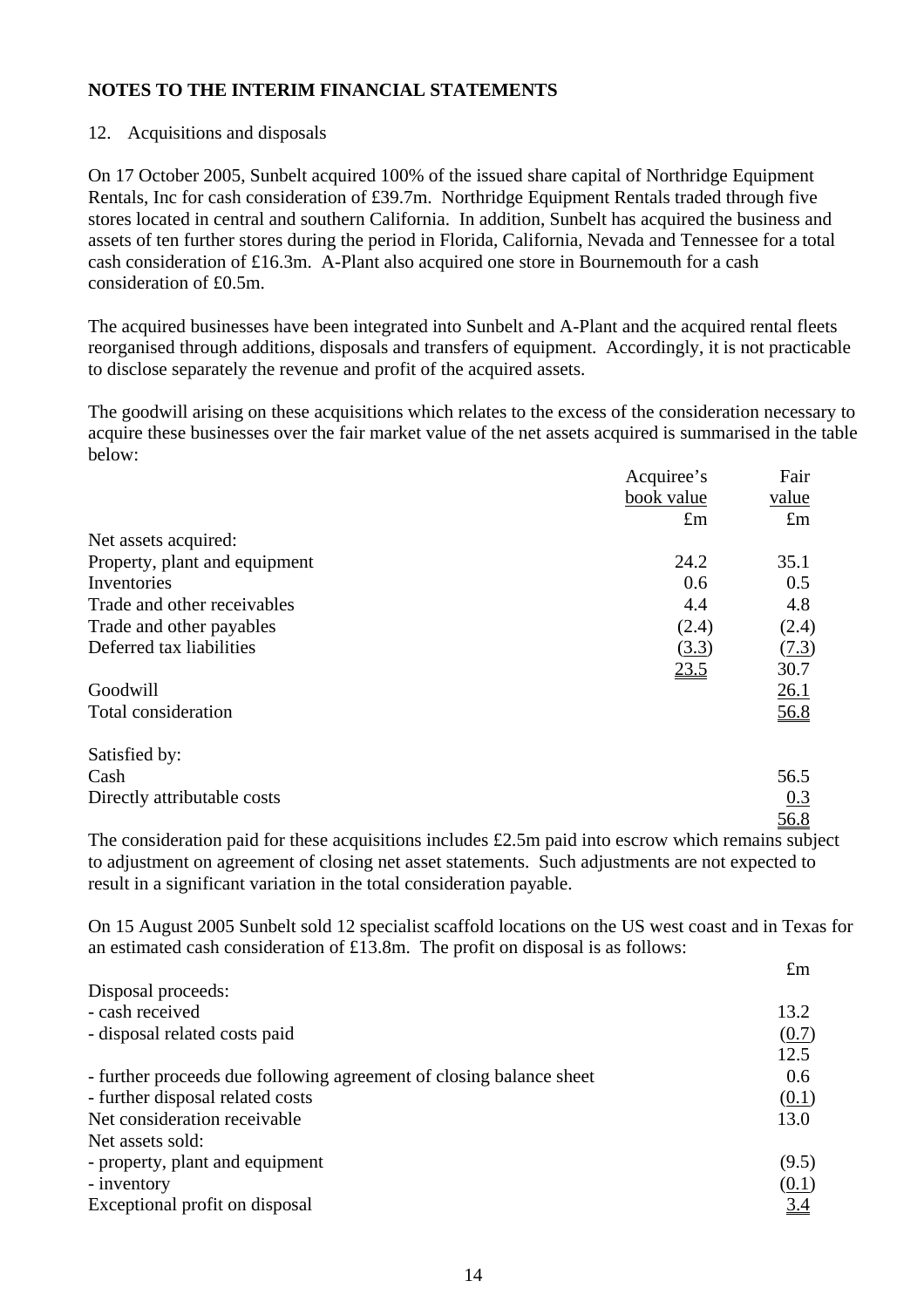13. Contingent liabilities and contingent assets

There have been no significant changes in contingent liabilities from those reported at 30 April 2005. At 30 April 2005, Sunbelt had provided performance guarantees to a value of £1.6m to various state bodies. These obligations are guaranteed by Ashtead Group plc. The Group is subject to periodic legal claims in the ordinary course of its business. However, the claims outstanding at 31 January 2006 are not expected to have a significant impact on the Group's financial position.

# 14. Reconciliation between UK GAAP and IFRS

The Group published financial information in accordance with IFRS for 2004/5, as required by IFRS 1, on 20 September 2005 in its news release entitled "Adoption of International Accounting Standards". The news release is available on the Group's website, [www.ashtead-group.com](http://www.ashtead-group.com/) and includes:

- a summary of the main differences applicable to Ashtead between UK GAAP and IFRS
- the restated income statement, balance sheet and cash flow statement under IFRS for the year ended 30 April 2005
- full reconciliations of the IFRS financial statements to the comparable information published previously under UK GAAP. These reconciliations cover income statement information for the quarter ended 31 July 2004, the six months ended 31 October 2004, the nine months ended 31 January 2005 and the year ended 30 April 2005 and balance sheet information as at 30 April 2004, 31 July 2004, 31 October 2004, 31 January 2005 and 30 April 2005.

The news release also included the Group's detailed accounting policies under IFRS.

The tables below give a summary of the impact of the move to IFRS on previously reported financial information.

# *Reconciliation of equity*

|                                                    | 31 January   | 30 April    |
|----------------------------------------------------|--------------|-------------|
|                                                    | 2005         | 2005        |
|                                                    | $\pounds$ m  | $\pounds$ m |
| Total equity presented under UK GAAP               | 129.3        | 126.9       |
| Additional non-cash convertible loan note interest | (12.7)       | (13.4)      |
| Equity element of convertible loan note            | 24.3         | 24.3        |
| Pensions                                           | (12.8)       | (16.5)      |
| Share based payments                               | (0.1)        | (0.1)       |
| Lease reclassification                             | (0.5)        |             |
| Restate \$100m swap to fair value                  | 0.5          | 0.6         |
| Goodwill                                           | 6.6          | 8.9         |
| Revaluation of goodwill to current exchange rates  | (23.2)       | (24.7)      |
| Deferred taxation                                  | <u>4.0</u>   | 3.9         |
| Total equity presented under IFRS                  | <u>115.4</u> | 109.9       |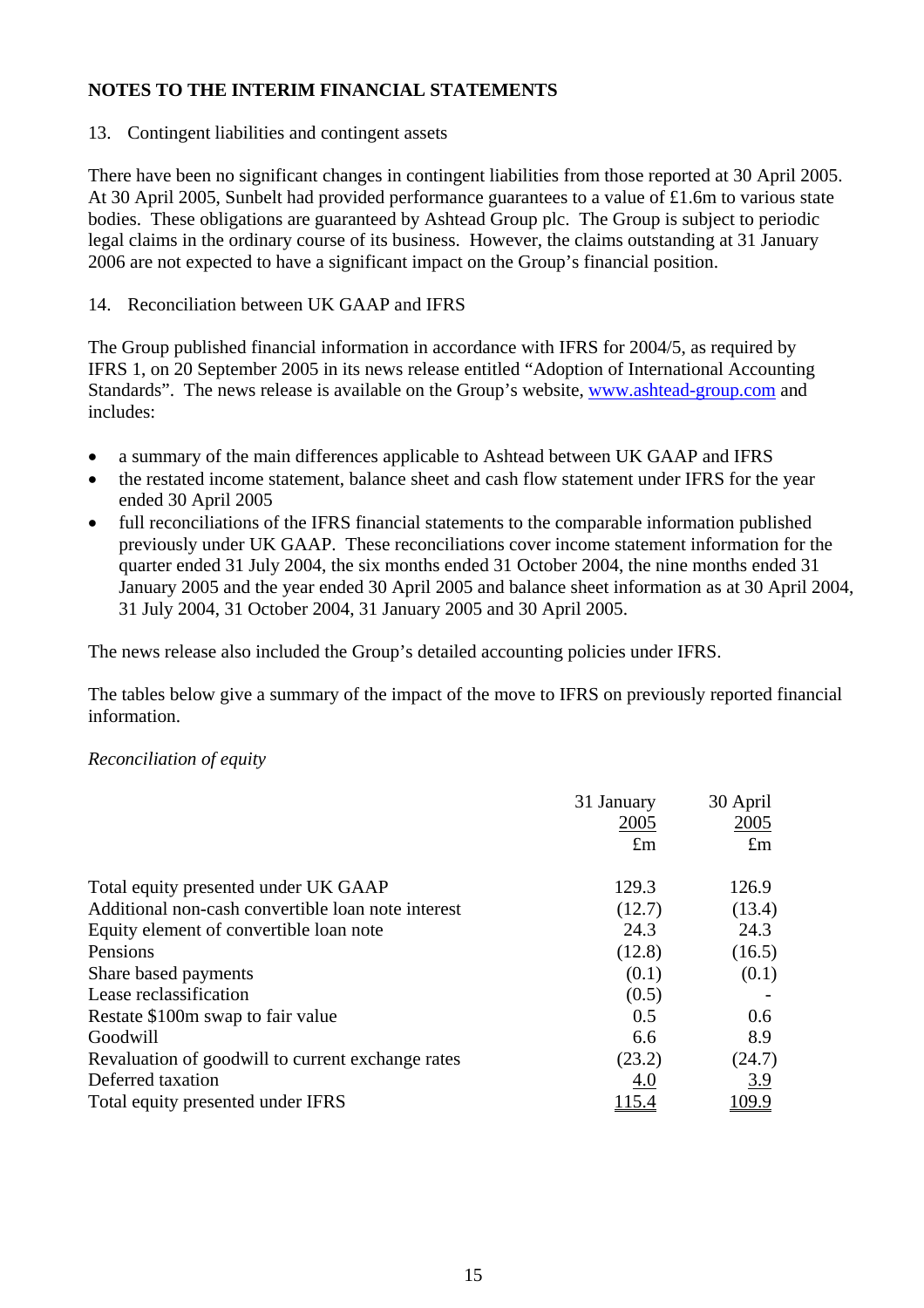# 15. Reconciliation between UK GAAP and IFRS (continued)

### *Reconciliation of profit attributable to equity shareholders of the company*

|                                                    | Three months | Nine months | Year        |
|----------------------------------------------------|--------------|-------------|-------------|
|                                                    | ended        | ended       | ended       |
|                                                    | 31 January   | 31 January  | 30 April    |
|                                                    | 2005         | 2005        | 2005        |
|                                                    | $\pounds$ m  | $\pounds$ m | $\pounds$ m |
| Attributable profit/(loss) under UK GAAP           | (2.3)        | 4.1         | 2.4         |
| Goodwill                                           | 2.2          | 6.6         | 8.9         |
| Additional non-cash convertible loan note interest | (0.8)        | (2.3)       | (3.0)       |
| Pensions                                           | (0.1)        | (0.2)       | (0.2)       |
| Share based payments                               | (0.1)        | (0.3)       | (0.4)       |
| Lease reclassification                             | (0.4)        | (0.5)       |             |
| Restate \$100m interest rate swap to fair value    | 0.5          | 0.6         | 0.7         |
| Attributable profit/(loss) under IFRS              | (1.0)        | 8.0         | 8.4         |

### *Reconciliation of cash flows*

The Group's cash flows under IFRS are unchanged from those under UK GAAP. The IFRS cash flow format is similar to UK GAAP but presents various cash flows in different categories and in a different order from the UK GAAP cash flow statement. All of the IFRS accounting adjustments net out within cash generated from operations except for the reclassification of the debtors securitisation as debt under IFRS.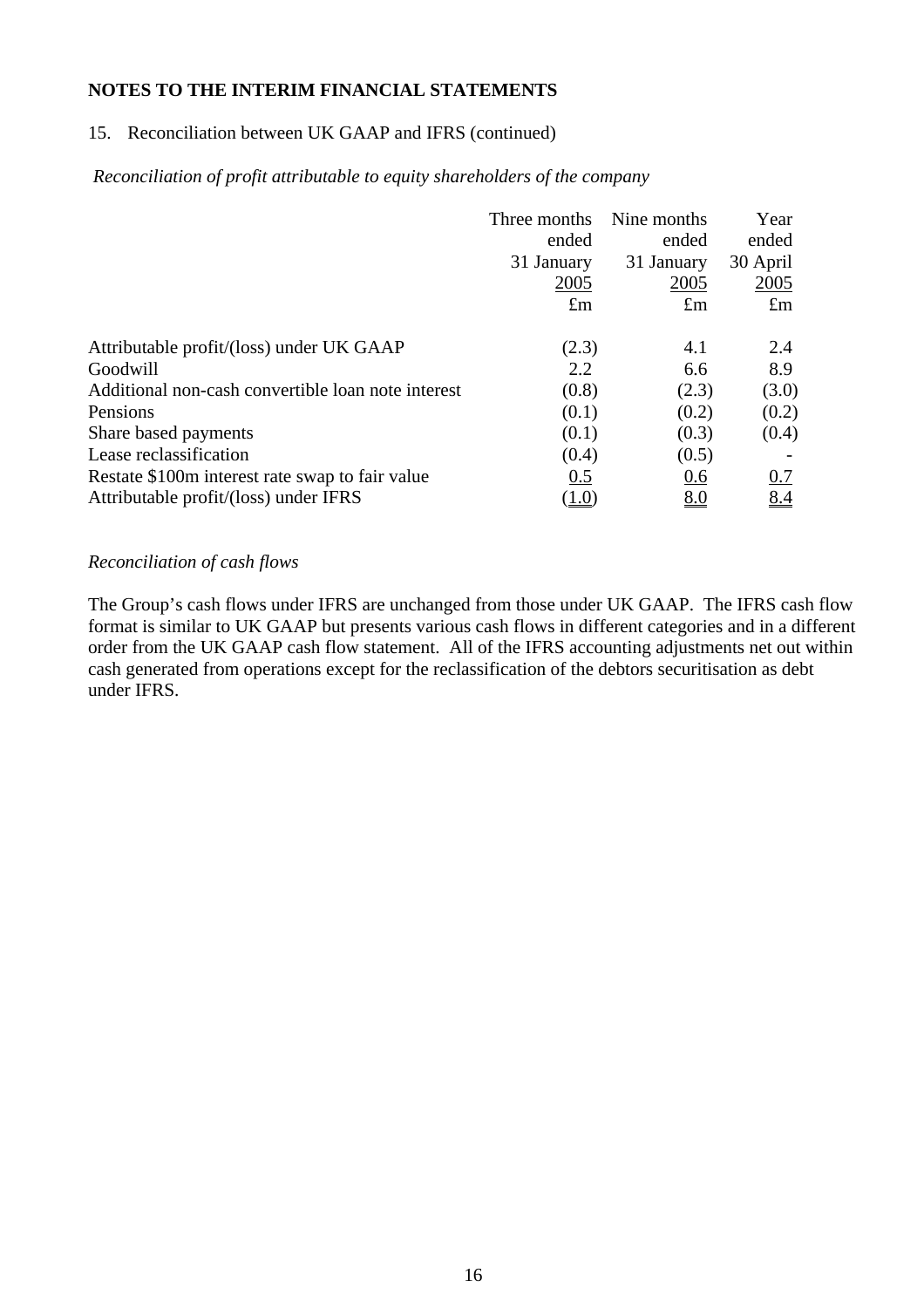### **OPERATING AND FINANCIAL REVIEW**

### **Third quarter (to 31 January) results compared with prior year**

#### **Overview**

|                                      |                            | 2006                     |              |               | 2005        |             |
|--------------------------------------|----------------------------|--------------------------|--------------|---------------|-------------|-------------|
|                                      | <b>Before</b>              | Exceptional              |              | <b>Before</b> | Exceptional |             |
|                                      | exceptional                | items                    | Total        | exceptionals  | items       | Total       |
|                                      | ${\underline{\mathbf{S}}}$ |                          |              |               |             |             |
|                                      | $\pounds$ m                | $\pounds$ m              | $\pounds$ m  | $\pounds$ m   | $\pounds$ m | $\pounds$ m |
| Revenue                              | 162.5                      | $\overline{\phantom{a}}$ | 162.5        | 123.4         |             | 123.4       |
| Staff costs                          | (52.3)                     |                          | (52.3)       | (44.0)        |             | (44.0)      |
| Other operating costs (net)          | (56.3)                     | 11.4                     | (44.9)       | (42.8)        |             | (42.8)      |
| <b>EBITDA</b>                        | 53.9                       | 11.4                     | 65.3         | 36.6          |             | 36.6        |
| Depreciation                         | (29.8)                     |                          | (29.8)       | (25.7)        |             | (25.7)      |
| <b>Operating profit</b>              | 24.1                       | 11.4                     | 35.5         | 10.9          |             | 10.9        |
| Financing costs                      | (11.3)                     |                          | (11.3)       | (11.0)        |             | (11.0)      |
| <b>Profit/(loss) before taxation</b> | 12.8                       | 11.4                     | 24.2         | (0.1)         |             | (0.1)       |
| Taxation:                            |                            |                          |              |               |             |             |
| - current                            | 0.9                        |                          | 0.9          | (0.1)         |             | (0.1)       |
| - deferred                           | (5.8)                      | (4.5)                    | (10.3)       | (0.8)         |             | (0.8)       |
|                                      | (4.9)                      | (4.5)                    | (9.4)        | (0.9)         |             | (0.9)       |
| <b>Profit for the quarter</b>        | <u>7.9</u>                 | 6.9                      | <u> 14.8</u> | (1.0)         |             | (1.0)       |

\* EBITDA is presented here as an additional performance measure as it is commonly used by investors and lenders.

Third quarter revenue increased 23.9% at constant 2006 exchange rates to £162.5m and by 31.7% at actual rates. EBITDA before exceptional items grew by 37.5% at constant exchange rates to £53.9m and by 47.1% at actual rates. Operating profit before exceptional items of £24.1m in the quarter increased 98.0% at constant 2006 exchange rates and 120.9% from £10.9m in 2005 at actual rates. EBITDA margins before exceptional items grew from 29.7% to 33.1% and operating margins before exceptional items rose from 8.9% to 14.8%. Total EBITDA increased 78.4% to £65.3m, at actual rates and total operating profit more than tripled to £35.5m.

### Seasonality

Our business is subject to significant fluctuations in performance from quarter to quarter as a result of seasonal effects. Commercial construction activity tends to increase in the summer and during extended periods of mild weather and to decrease in the winter and during extended periods of inclement weather. Furthermore, due to the incidence of public holidays in the US and the UK, there are more billing days in the first half of our financial year than the second half leading to our revenues normally being higher in the first half.

Typically, the third quarter of our fiscal year is our weakest quarter with revenue and operating results reflecting significant public holidays over Thanksgiving (in the US), Christmas and the New Year as well as winter weather conditions. However, this year weather conditions have remained generally favourable and Sunbelt experienced particularly high utilisation in November compared to historic norms.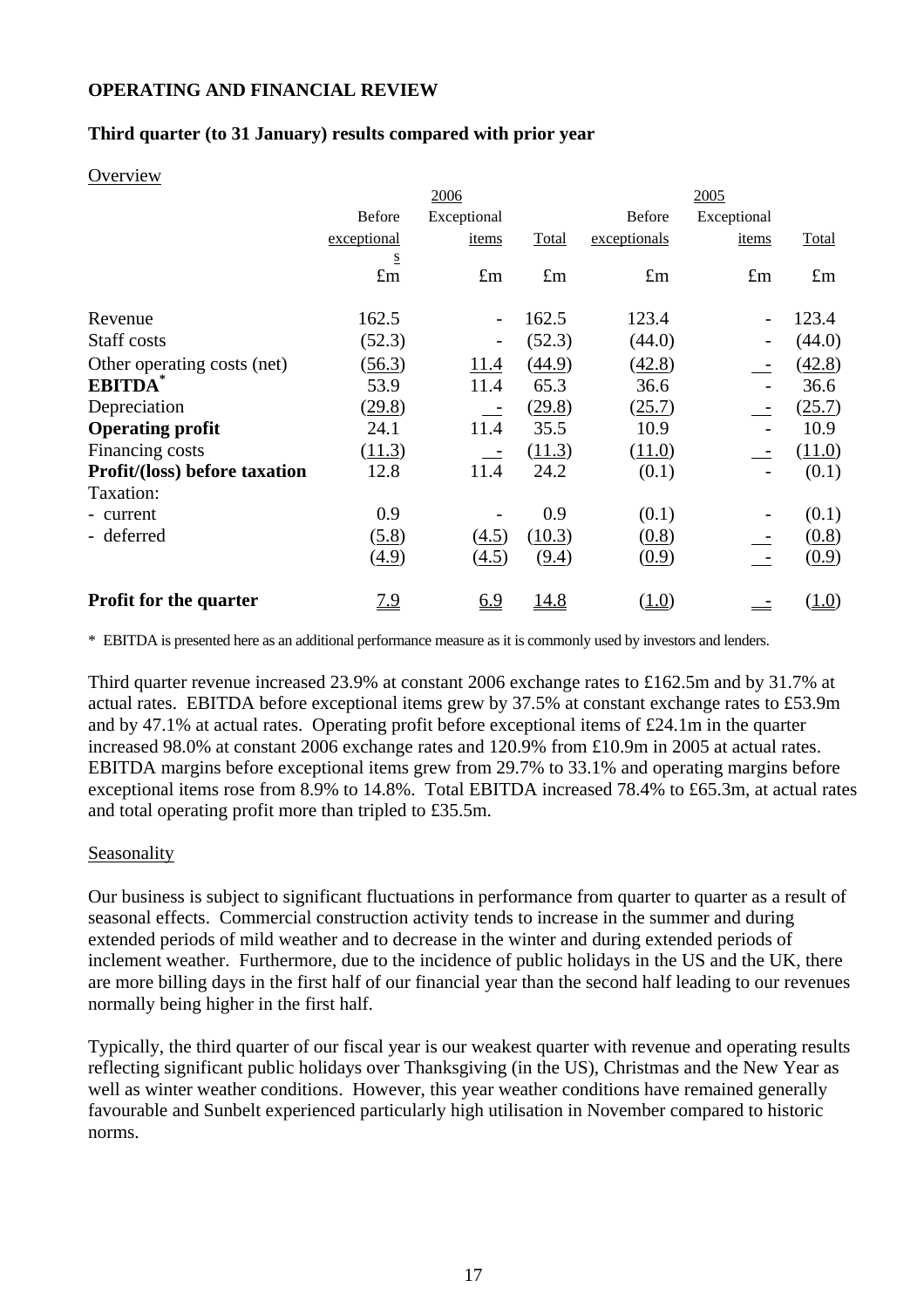### Divisional performance

Divisional results before exceptional items are summarised below:

|                           |       | Revenue |             | <b>EBITDA</b> | Operating profit |              |
|---------------------------|-------|---------|-------------|---------------|------------------|--------------|
|                           | 2006  | 2005    | 2006        | 2005          | 2006             | 2005         |
| Sunbelt in \$m            | 209.2 | 159.6   | <u>76.3</u> | <u>51.6</u>   | <u>42.0</u>      | <u>22.4</u>  |
| Sunbelt in £m             | 119.5 | 83.5    | 43.6        | 26.9          | 24.1             | 11.6         |
| A-Plant                   | 39.2  | 37.0    | 10.3        | 9.7           | 1.1              | 0.1          |
| <b>Ashtead Technology</b> | 3.8   | 2.9     | 1.6         | 1.5           | 0.6              | 0.7          |
| Group central costs       |       |         | (1.6)       | (1.5)         | (1.7)            | (1.5)        |
|                           | 162.5 | 123.4   | 53.9        | <u>36.6</u>   | <u>24.1</u>      | <u> 10.9</u> |

### *Sunbelt*

Revenue increased 31.0% to \$209.2m reflecting strong growth of approximately 15% in rental rates and a 15% increase in the average fleet size. Utilisation increased slightly to approximately 69% from 68% last year. Revenue growth was broadly based with all regions and all major product areas trading ahead of last year. Sunbelt's revenue improvement reflected market share gains and growth in nonresidential construction activity as well as the continued shift from ownership to rental.

Costs (excluding depreciation) rose 22.9% to \$132.9m in 2006. This reflected principally increased headcount, higher commissions and profit share payments to staff as a result of the increased activity levels and increased fuel costs for Sunbelt's delivery fleet. As a result, EBITDA grew 48.0% to \$76.3m and the EBITDA margin for the quarter improved to 36.5% from 32.3% in 2005. Sunbelt's operating profit increased 87.5% to \$42.0m representing a margin of 20.1% (2005 – 14.0%). Sunbelt's results in sterling reflected the factors discussed above and the stronger US dollar.

### *A-Plant*

In a continued competitive market, A-Plant's third quarter performance benefited from the sales force restructuring undertaken in the first half of the year. Revenue increased 6.1% to £39.2m (2005 - £37.0m), reflecting rental rates similar to last year, a fleet size which was approximately 1% larger than in the equivalent period a year ago and utilisation at approximately 63% compared to approximately 62% last year. Costs (excluding depreciation) increased 5.8% year over year mainly reflecting predominantly increased salary and fuel costs. As a result EBITDA increased 6.9% to £10.3m and the EBITDA margin was 26.2% (2005 - 26.1%). A-Plant's operating profit increased from £0.1m to  $\pounds1.1$ m representing a margin of 3.0% (2005 - 0.3%).

### *Ashtead Technology*

Ashtead Technology delivered strong third quarter revenue growth of 31.1% to £3.8m at actual rates (25.2% at constant exchange rates). This growth reflected higher offshore exploration and construction activity as well as continued growth in our on-shore environmental business where a new store was opened in Chicago in the quarter.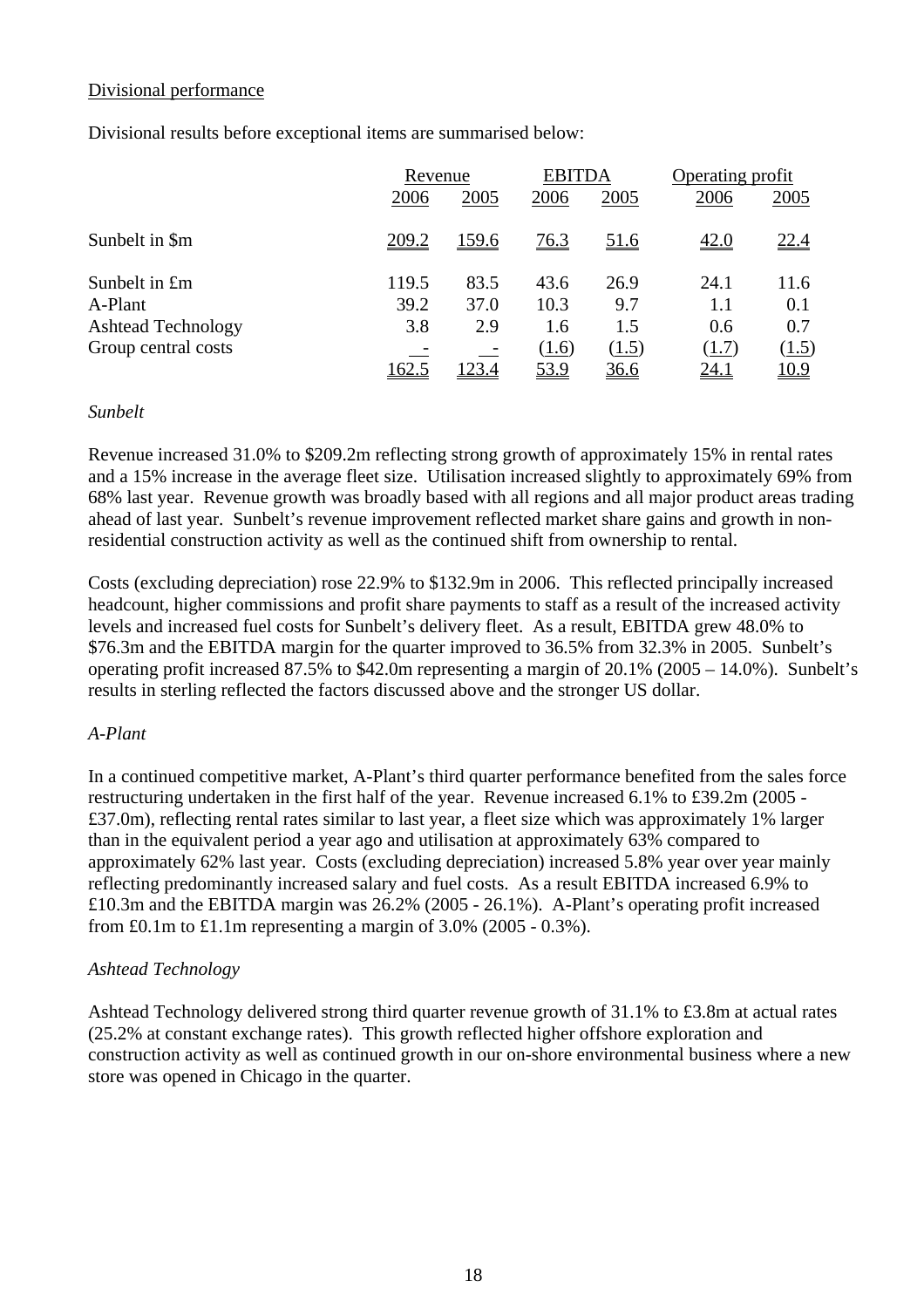## Exceptional items

Exceptional items can be summarised as follows:

|                                    |             | Three months to |  |  |
|------------------------------------|-------------|-----------------|--|--|
|                                    |             | 31 January      |  |  |
|                                    | 2006        | 2005            |  |  |
|                                    | $\pounds$ m | $\pounds$ m     |  |  |
|                                    |             |                 |  |  |
| Litigation proceeds                | 11.3        |                 |  |  |
| Profit on sale of scaffolding      | 0.4         |                 |  |  |
| Post acquisition integration costs | (0.3)       |                 |  |  |
|                                    | 11.4        |                 |  |  |

Litigation proceeds relate to settlement of the Head & Engquist litigation with Head & Engquist paying Sunbelt \$20.1m (£11.3m net of costs). The additional profit on sale of scaffolding arises on the finalisation of the closing balance sheet adjustments on the disposal by Sunbelt of 12 west coast and Texas specialist scaffold locations. Integration costs relate to costs incurred in integrating acquisitions during the period.

Exceptional items are presented in the profit and loss account as other operating costs.

### Financing costs

Financing costs increased to £11.3m from £11.0m in 2005 reflecting slightly lower average debt levels and an average interest rate slightly higher than the prior period. Compared to the previous year, the average interest rate benefited from the repayment of £42.0m of our 12% notes and from a lower margin under our first priority asset based senior secured loan facility due 2014 but these benefits have been offset by increases in US dollar interest rates payable under our floating rate senior facility.

### Taxation

The tax charge for the quarter of £9.4m (2005 - £0.9m) comprised a credit for current tax of £0.9m and a charge for deferred tax of £10.3m. Overall for the first nine months the effective accounting tax rate on the profit before exceptional items is 38% whilst the cash tax rate is 2%. Although the Group's cash tax rate is likely to remain well below the accounting rate, the recent increases in Sunbelt's profitability together with the H&E litigation receipt make it likely that the cash tax rate will rise into double digits in 2006/7.

### **Balance sheet**

### Property, plant and equipment

| 31 January 2006                        | 31 January 2005 |              |  |
|----------------------------------------|-----------------|--------------|--|
| Rental                                 | Rental          |              |  |
| Net book value<br>Total<br>equipment   | equipment       | <b>Total</b> |  |
| $\pounds$ m<br>$\pounds$ m             | $\pounds$ m     | $\pounds$ m  |  |
| 452.9<br>537.1<br>At 1 May             | 469.7           | 554.9        |  |
| Exchange difference<br>22.7<br>25.9    | (18.1)          | (19.8)       |  |
| Reclassifications<br>(0.2)<br>(0.1)    |                 |              |  |
| 158.5<br>173.0<br><b>Additions</b>     | 80.1            | 92.1         |  |
| Acquisitions<br>31.9<br>35.0           |                 |              |  |
| Disposals<br>(36.7)<br>(39.8)          | (20.6)          | (21.6)       |  |
| Depreciation<br>(71.9)<br>(84.9)       | (65.8)          | (77.6)       |  |
| 557.2<br><u>646.2</u><br>At 31 January | 445.3           | 528.0        |  |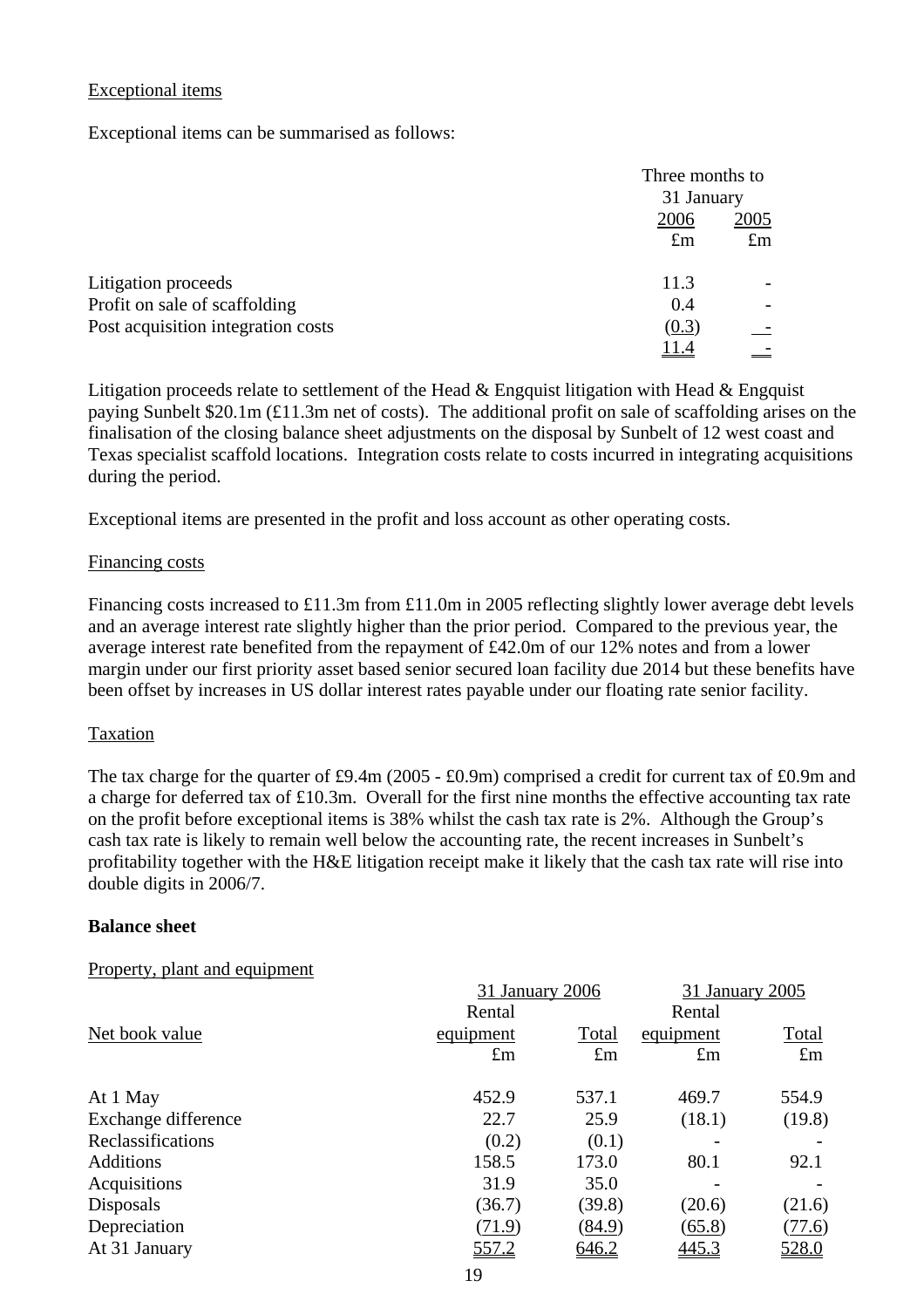Capital expenditure in the nine months was £173.0m of which £158.5m was invested in the rental fleet (2005 - £92.1m in total). Expenditure on rental equipment was 91.6% of total capital expenditure. Capital expenditure by division was as follows:

|                           |        | 31 January 2006 |              | 2005         |
|---------------------------|--------|-----------------|--------------|--------------|
|                           | Growth | Maintenance     | Total        | <b>Total</b> |
| Sunbelt in \$m            | 80.1   | <u>115.5</u>    | <u>195.6</u> | 93.7         |
| Sunbelt in £m             | 45.0   | 65.0            | 110.0        | 49.7         |
| A-Plant                   | 12.4   | 30.3            | 42.7         | 27.2         |
| <b>Ashtead Technology</b> | 4.7    | 1.1             | 5.8          | 3.2          |
| Total rental equipment    | 62.1   | 96.4            | 158.5        | 80.1         |
| Other fixed assets        |        |                 | 14.5         | 12.0         |
| Total additions           |        |                 | <u>173.0</u> | 92.1         |

With the improvement in market conditions in the US and a return to fleet investment in the UK, the Group spent £62.1m of its rental equipment capital expenditure on growth with £96.4m spent on replacing existing fleet. The growth proportion is estimated on the basis of the assumption that maintenance capital expenditure in any period is equal to the original cost of equipment sold in that period.

The average age of the Group's serialised rental equipment, which constitutes the substantial majority of our fleet, at 31 January 2006 was 38 months (2005 - 45 months) on a net book value basis. Sunbelt's fleet had an average age of 40 months (2005 - 47 months) comprising 50 months for aerial work platforms which have a longer life and 29 months for the remainder of its fleet and A-Plant's fleet had an average age of 37 months (2005 - 43 months).

As indicated in December, gross capital expenditure for the current financial year is expected to be approximately £220m.

# Trade debtors

The Group continues to focus on debtor collections and debtor days were reduced to 47 days (2005 - 53 days). The bad debt charge as a percentage of total turnover was 0.7% in 2006 compared with 1.2% in 2005.

# Trade and other creditors

Group creditor days were 55 days in 2006 (2005 - 63 days). Capital expenditure related payables at 31 January 2006 totalled £24.4m (2005 - £19.0m). Payment periods for purchases other than rental equipment vary between 30 and 60 days and for rental equipment between 30 and 90 days.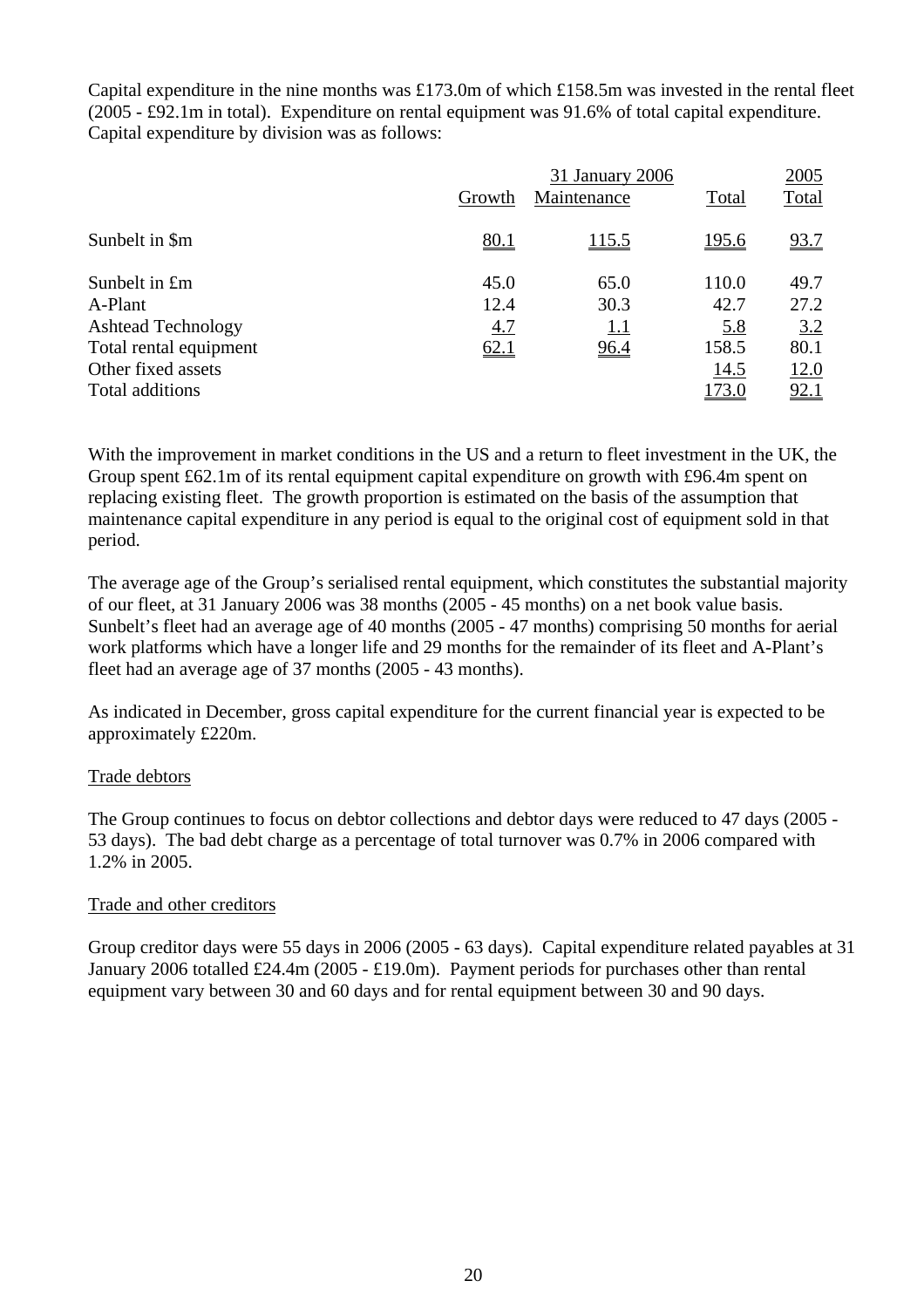## **Cash flow and net debt**

Free cash flow in the nine months ended 31 January 2006 (which is defined as our net cash inflow from operations less net maintenance capital expenditure, financing costs paid and tax paid) is summarised below:

|                                             | Nine months |               | <b>LTM</b>         | Year ended  |  |
|---------------------------------------------|-------------|---------------|--------------------|-------------|--|
|                                             |             | to 31 January | To 31 January      | 30 April    |  |
|                                             | 2006        | 2005          | 2006               | 2005        |  |
|                                             | $\pounds$ m | $\pounds$ m   | $\pounds$ m        | $\pounds$ m |  |
| <b>EBITDA</b> before exceptional items      | 170.3       | <u>129.7</u>  | 210.1              | 169.5       |  |
| <b>Cash inflow from operations</b>          |             |               |                    |             |  |
| before exceptional items                    | 158.3       | 123.5         | 199.6              | 164.8       |  |
| Cash efficiency ratio*                      | 93.0%       | 95.2%         | 95.0%              | 97.2%       |  |
| Maintenance capital expenditure             | (118.8)     | (74.7)        | (145.1)            | (101.0)     |  |
| Proceeds from sale of used rental equipment | 35.7        | 25.4          | 46.2               | 35.9        |  |
| Tax paid                                    | (1.5)       | (0.9)         | (1.2)              | (0.6)       |  |
| Free cash flow before interest              | 73.7        | 73.3          | 99.5               | 99.1        |  |
| Financing costs paid                        | (27.7)      | (22.9)        | (35.0)             | (30.2)      |  |
| Free cash flow after interest               | 46.0        | 50.4          | 64.5               | 68.9        |  |
| Growth capital expenditure                  | (65.2)      | (11.8)        | (63.6)             | (10.2)      |  |
| Acquisitions and disposals                  | (44.3)      | 0.5           | (44.3)             | 0.5         |  |
| Issue of ordinary share capital             | 69.5        |               | 69.6               | 0.1         |  |
| Purchase of own shares by ESOT              | (2.8)       |               | (2.8)              |             |  |
| Exceptional costs paid                      | (3.0)       | (5.7)         | (3.0)              | (5.7)       |  |
| (Increase)/reduction in total debt          | 0.2         | 33.4          | $\underline{20.4}$ | 53.6        |  |

\* Cash inflow from operations before exceptional items as a percentage of EBITDA before exceptional items.

Cash inflow from operations increased 28.2% to £158.3m and the cash efficiency ratio was 93.0% (2005 – 95.2%) reflecting seasonal increases in working capital. After net maintenance capital expenditure of £83.1m (2005 - £49.3m) and tax, free cash flow before interest was £73.7m (2005 - £73.3m). Financing costs (excluding exceptional financing costs) paid this year were more in line with the accounting charge. Last year's financing costs of £22.9m were unusually low compared to last year's £33.9m accounting charge and reflected the timing of interest payments. After interest, there was a free cash inflow of £46.0m (2005 - £50.4m).

Including payments of £65.2m in respect of growth capital expenditure, £44.3m in respect of acquisitions and disposals, £2.8m for the purchase of shares by the ESOT and net exceptional costs of £3.0m and taking into account the net proceeds received from share issues of £69.5m, there was a net draw under our bank facilities in the nine months of £0.2m. The largest outflow was for purchases of rental equipment which give rise to a corresponding increase in the borrowing base under our asset based facilities. Accordingly, combined with amendments to our asset based debt facility discussed below, availability under the facility increased from \$157m at 30 April 2005 to \$292m at 31 January 2006.